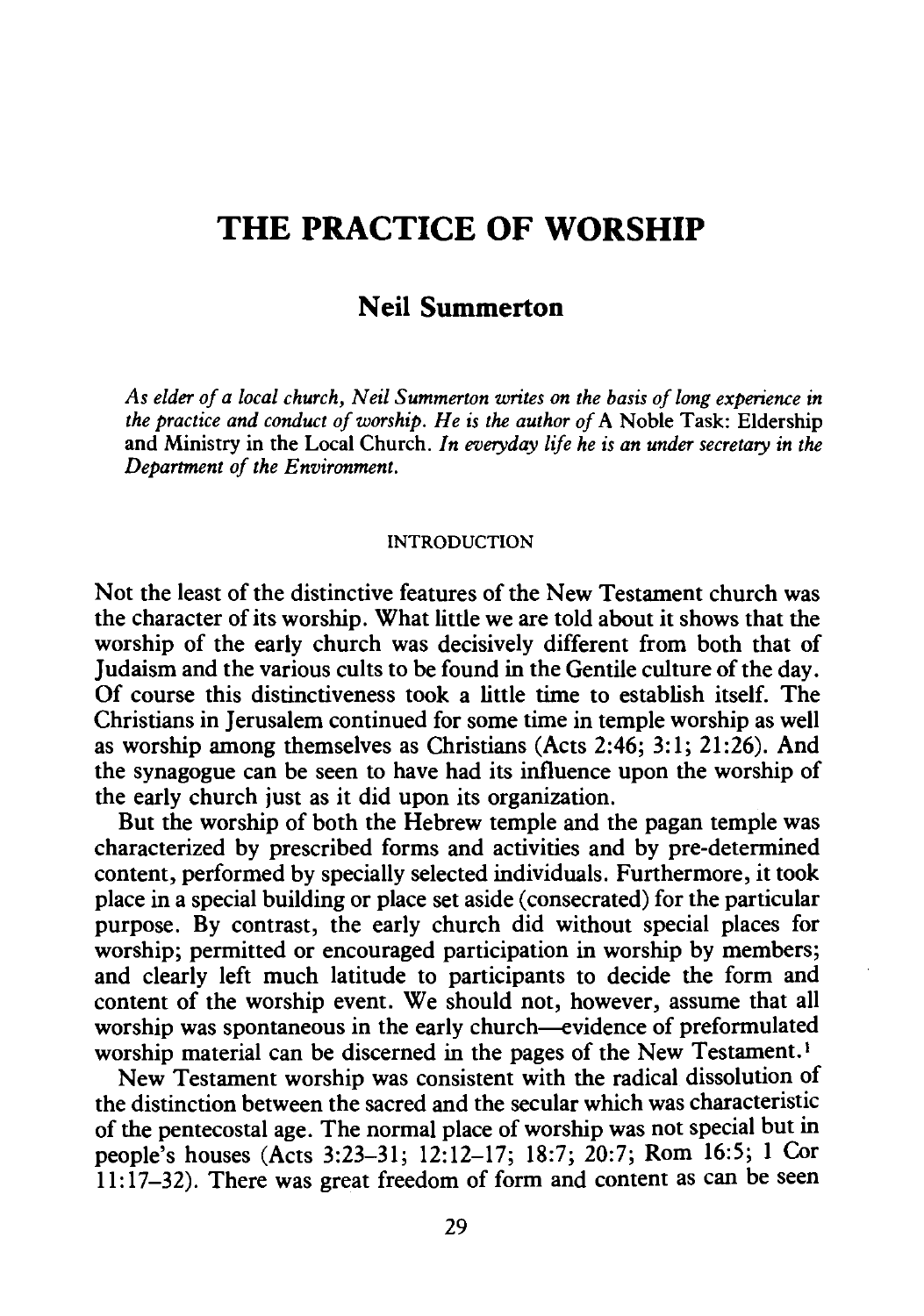particularly from the account of the worship at Troas (Acts 20:7-12) and at Corinth where clearly Paul is describing the normal worship of the Corinthian church (1 Cor 14). Prophetic utterance was also a regular, not to say normal, occurrence in the gatherings of the New Testament church.

If all the references are taken together we can see that in the New Testament there is no sharp distinction between meetings of the local church (congregation) as such, meetings of part of it, and meetings which, in Brethren parlance today, might be described as 'private' or unofficial. Rather, there is a flexible continuum from small and no doubt impromptu gatherings in the homes of individuals to larger gatherings, possibly in the commodious home of a well-to-do member of the congregation, possibly in a particular part of the temple precinct in Jerusalem, possibly in the fields. All were meetings of 'the church', the form and character of events to some extent depending no doubt on the circumstances and scale of the particular gathering. All, it might be added, must in principle have been equally subject to the leadership and authority of the church, in particular as to doctrine and the Pauline injunction, for example, that 'all things should be done decently and in order' (1 Cor 14:40).<sup>2</sup>

This flexible pattern of worship did not last long in the church. Just as sacerdotalism began to be discernible in certain parts of the church before the end of the first century, so formal liturgies also began to emerge quickly. These were possibly parallel and self-reinforcing phenomena since a distinct clergy is helped in establishing its special position by having a formal liturgy which only it is qualified to perform.

This formalization can be seen in other aspects of church life, such as the discontinuance of immediate baptism in favour of the rigorous preparation of candidates for baptism annually on Easter Sunday. There were good practical reasons for some of this, just as the phenomenal growth of the early church in some places made it sensible to meet not in homes but in specially reserved and, soon, specially designed buildings. Frequently, those special buildings were modelled on the lay-out of the synagogue and in time, it has to be said, they were influenced, too, by the lay-out of the pagan temples with which so many converts were familiar. This trend was reinforced, it may be surmised, by the theological move towards sacerdotalism.

The influence of familiar structures and practices on any group of Christians is inevitable. We ourselves will be affected by it. The Brethren oversight of the nineteenth century can be seen from one point of view, not so much as an effort to return to the principles of the New Testament as an application of one of the characteristic institutions of Victorian England-the committee. (So was the Parochial Church Council invented for the Anglicans by William Temple and others in 1921!) In our own day, I am struck by the similarities between the physical and phonetic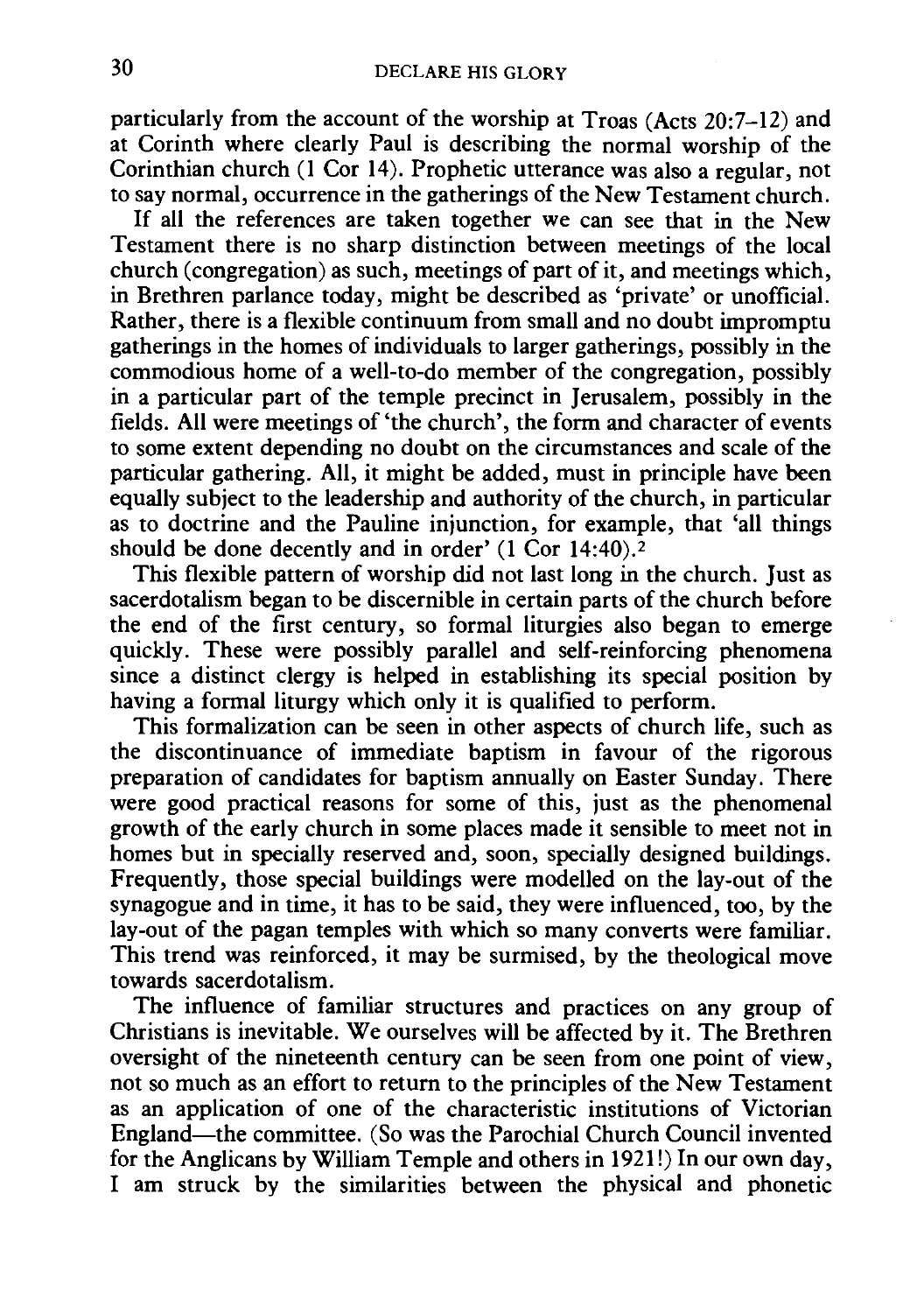manifestations to be seen and heard on the video tapes of rock concerts which my children play, and those to be found at Christian celebrations such as those at the annual Spring Harvest event. In itself this is no bad thing. If worship is to be meaningful to the individual and the group, it must be expressed in an intellectual and emotional idiom with which they can identify. But on the question of worship, as on other matters, the church and its leadership had better be on its guard. The genius of the New Testament is that it does not seek to legitimize and sacralize any particular form or way of doing things in worship. Rather, in decisive counterpoint to both Hebrew and Gentile worship, it presents the radically new goal of a worship which, in the Holy Spirit, is vibrant, dynamic, alive and unrestricted by form, place and person.

The history of the church suggests that in periods of revival and restoration efforts are usually made to recover the New Testament character of worship. As the fires of spiritual intensity burn down, however, formalization of worship re-establishes itself. The church tends to revert to the forms of religious institutionalization which are common to fallen man. So it re-establishes a caste of 'holy' men to lead or perform worship, 'sacred' places for worship, 'sacred' formularies for worship. In short, it tends to re-establish the dichotomy between the sacred and the secular which the Christian spirit and mind of the New Testament simply refused to recognize.3

#### BRETHREN WORSHIP

#### Roots

The experience of the Brethren movement has been no exception, despite its conscientious efforts to evade this experience. Two different traditions of worship can, in my judgement, be discerned in Brethren congregations in Britain at least. Each owes its origin to different spiritual roots.

First, there is a tradition of spontaneous or 'open' worship which Brethren adherents would regard as both the characteristic form of Brethren worship and the normative form of Christian worship. Traditionally, it has been practised at the meeting known as the Lord's Supper or the Breaking of Bread, and in the weekly prayer meeting. This method derives from the efforts of the founders of the movement in the 1830s and 1840s to return to what they regarded as the authentic character of worship as depicted in the pages of the New Testament.

For particular reasons relating to the specific origins of the movement, manifestations such as prophecy and tongues-speaking were rejected as appropriate practice in this worship. But its character was essentially charismatic in that it looked directly to the Holy Spirit to lead audible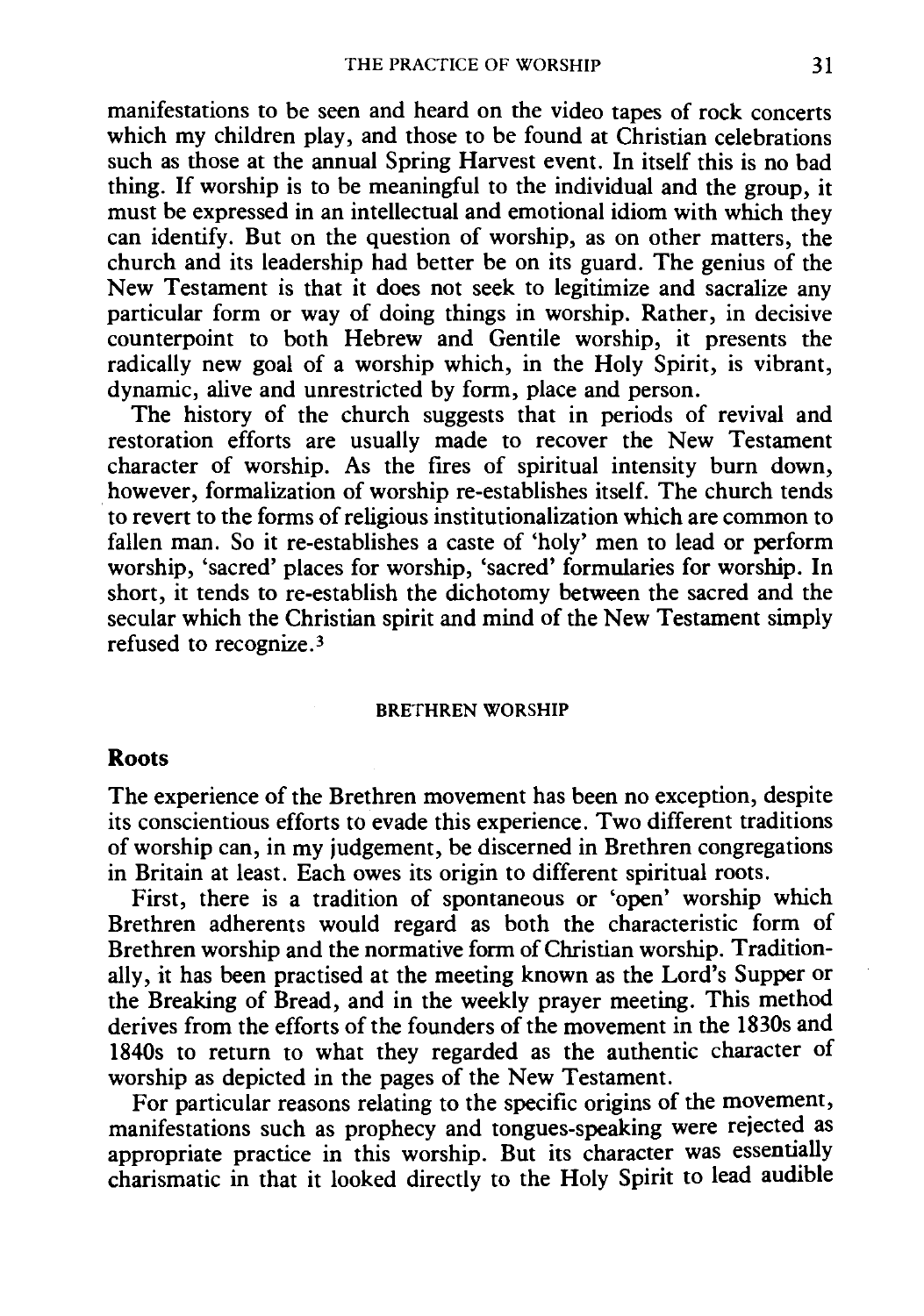participation in worship and accordingly allowed for a wide measure of contribution from the congregation. (Though in the early days a presidency with, in essence, a police power to control unhelpful contribution was practised in some places.<sup>4</sup>)

A similar openness was also practised with respect to the ministry of the Word, in the midweek ministry meeting, the conversational Bible study, and the Saturday inter-congregational conferences which were regularly held and which were one of the principal mechanisms by which the movement acquired coherence as a denomination.

The second mode of worship derived from the alternative and quantitatively far more important source of the Brethren movement-the revivals of the latter part of the nineteenth century associated in particular with the names of Moody and Sankey, and perhaps later with Torrey and Alexander. Subsequently, these influences were reinforced by the Keswick experience and by participation in ventures such as the CSSM. These associations were as important as Brethren theology in determining the characteristic spirituality of the movement, and they provided both the hymnology of the movement (at events other than the Breaking of Bread meeting) and a highly structured form of worship with strong leadership from the platform. This structure with, for example, the singing of choruses 'while people are coming in' was, I suspect, very much modelled on the pattern of the revivalist meeting to which Moody and Sankey were heirs.

Undoubtedly, the pattern of 'open' worship would have been considered the superior form and it is doubtful whether many would have thought of what went on at the gospel meeting as being worship-though it clearly was and it can be argued that the undoubted success in its day of that meeting as a vehicle of evangelism owed much to the reality of worship expressed by the Christians present.

## **Contemporary expression**

Among the Protestant sects, the Open Brethren have been remarkably successful in maintaining their vigour and spiritual vitality over a perid of some five or six generations: in other groups, the rate of spiritual decline and departure from evangelical truth has often tended to be more rapid. Nevertheless, it is scarcely surprising that over such a long period many features of its denominational life should have ossified into debilitating traditions. In no aspect has this been more true than in its worship. Despite the rejection of written formularies, of special sacred buildings, and of a special sacred caste, the tendency has been to institutionalize to such a degree that sacred and secular compartments in the lives of the worshippers have been re-established.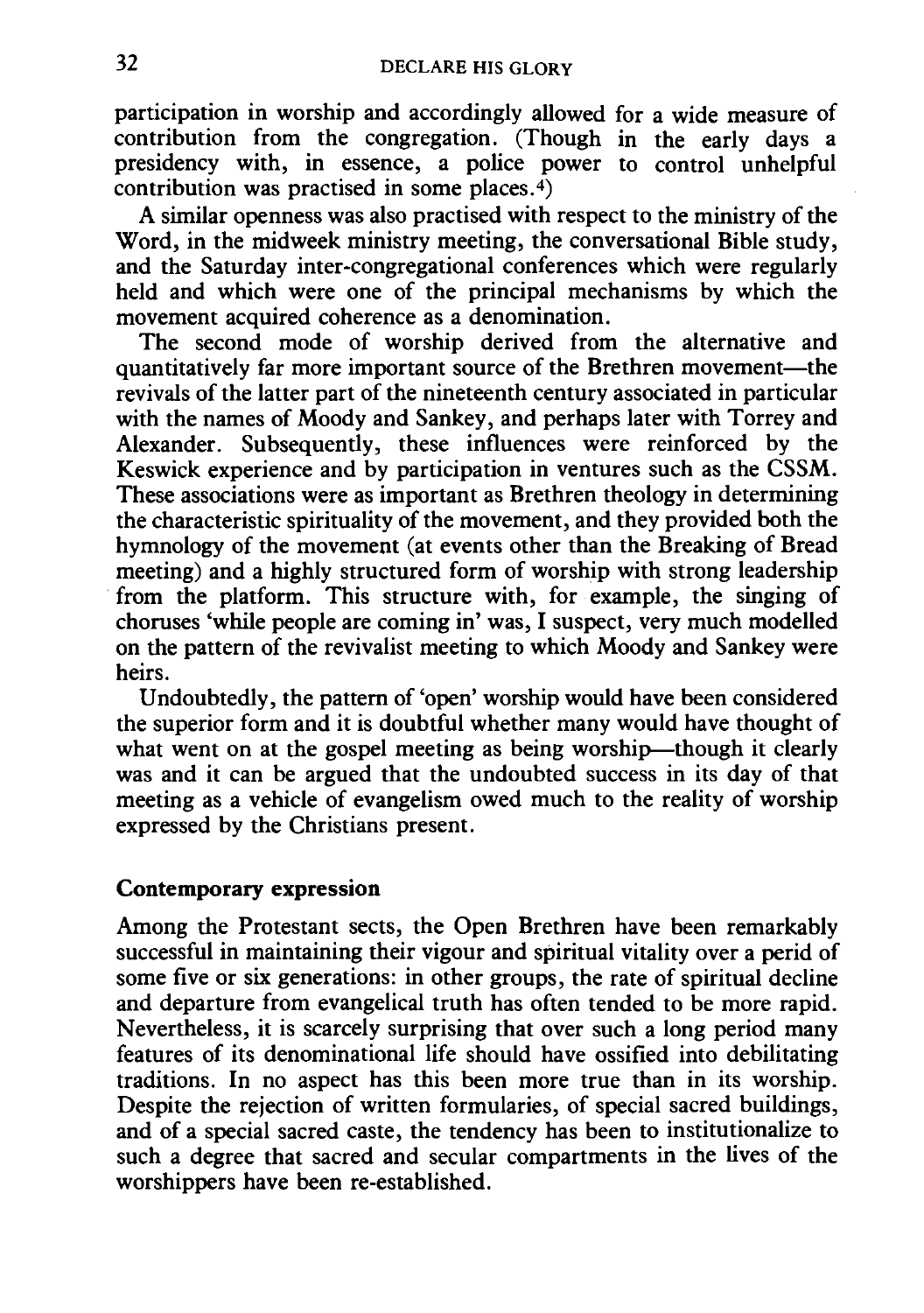Nowhere has this rigidity been seen more clearly than in the Breaking of Bread service. That event is widely regarded (with some biblical justification of course) as being central in the life of the congregation. In consequence, nothing should, it is often argued, dethrone it from its place in the weekly calendar—certainly not the task of evangelism, for example. It becomes the central cultic act. Attendance at it becomes as mandatory as that of the Catholic at weekly Mass. It may even be regarded as virtually the exclusive measure of an individual's spiritual state (some take this view to the point that while they have no effective fellowship with the congregation concerned and indeed may be at loggerheads with it doctrinally and personally, they would never dream of missing the Breaking of Bread meeting).

In form, the meeting (and indeed the prayer meeting) has generally come to be dominated by a rigid though unwritten liturgy. Though there are variations between congregations, in any one of them the order of the event is utterly predictable. It will almost certainly begin with a hymn. That hymn will determine the theme and content of the remaining period of worship. There will be a prayer of institution before the bread is taken, and a similar prayer before the wine is taken. The offering will be taken up immediately following; and if there is arranged or 'spontaneous' ministry it will then follow. The prayer of institution for the bread will begin at an accustomed time, give or take a minute or two. The whole event will conclude at a particular time (justified of course on the grounds of convenience and practicality). If anyone moves outside this timetable the body language of emotional and intellectual discomfort will be all too obvious in the congregation-for example, if a hymn or song is proposed after the elements have been passed round, or possibly while they are being passed round!

The form and content of worship is also restricted. The limitation on content can be traced to the view that the meeting is in memory of the Lord's *death* so that any worship material which does not meet this single criterion is considered to be inappropriate. In consequence, a homiletic contribution on an individual's spiritual experience of the Lord is ruled out. So is a word of personal testimony from a young person as to what the Lord has done for them recently. So, too, is thanksgiving for any matter which is not directly related to the work of Christ on the cross. The same principle can be seen at work in relation to the use of scripture and song in open worship at the Lord's Table. The material *must* focus narrowly on the Lord's death. Readings, hymns, ministry which turn the congregation's mind towards the Father, or towards the glory of God, or towards his kingdom which is at once now and not yet, is unacceptable. If anyone dares to introduce this type of material, others will quickly bring the meeting back to content which is considered appropriate to the occasion.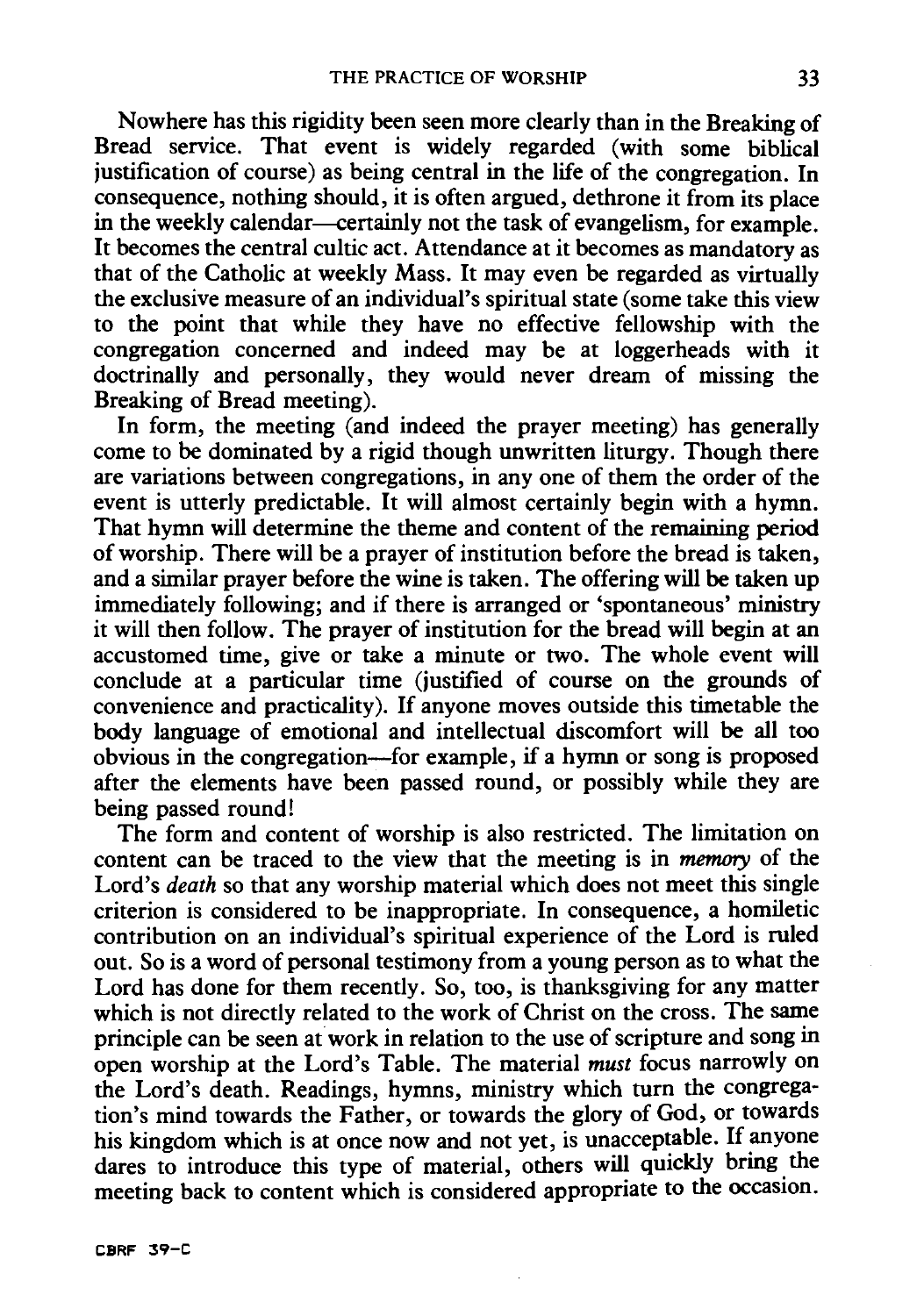If acceptable content is narrow, so is form. Expositional preaching of the Word in the course of worship is often considered unsuitable, and one suspects that in some places homiletic preaching or indeed any human enlargement upon the meaning of scripture is frowned upon. In many places, the form has settled down into a sandwich of hymn, prayer and scripture reading, punctuated by long (often empty) silences, and it would be thought odd even to propose that one hymn should be followed immediately by another. Often oral participation is limited for want of (male) numbers to a handful of individuals who are themselves only too conscious that there are limitations on the spiritual variety which they are capable of bringing to the worship event.

The problems of limitation of form are not in my view limited to highly traditional approaches to worship. Efforts 25 and 30 years ago to modernize worship have brought their own problems. Though highly necessary at the time, the instruments then introduced to accompany worship at the Lord's table (the piano and the organ)—in most places they had of course been used at evangelistic meetings since the last centuryhave proved to be highly inflexible. So have the collections of hymns then favoured, largely on grounds of their theological and intellectual depth. Valuable though these developments were in their time, they have resulted in an inflexibility in worship and severe interruptions often in the spiritual 'flow' of worship. Congregations are tied intellectually, manually and visually to their hymnbooks and can apparently do nothing in worship without waiting for the accompanist to find the tune and strike it up on the instrument.

The same kind of problems can afflict meetings for prayer. Here, too, the range of content is narrow. The event is often seen as being narrowly intended for *intercessory* prayer, and material which concentrates on worship is considered misplaced from the worship services of the congregation. Where this is combined with an unwillingness to engage in deep supplication for the specific needs of individual members of the fellowship and for the fellowship as a whole, the result is arid meetings in which a dull and unspecific shopping list of requirements is presented to the Lord. Again there are extensive empty silences punctuated by a few lengthy contributions by the 'professional' pray-ers of the congregation. There is little worship and thanksgiving, and little sense of the corporate nature of prayer in which the baton of prayer is eagerly and urgently taken up from one to another.

Things are frequently little or no better at gospel or teaching meetings which are prepared and led, usually by the person appointed to preach at the occasion. Preparatory hymn and song singing has rightly been abandoned as no longer serving a useful purpose. This is usually because it no longer catches the idiom in which people wish to worship. It is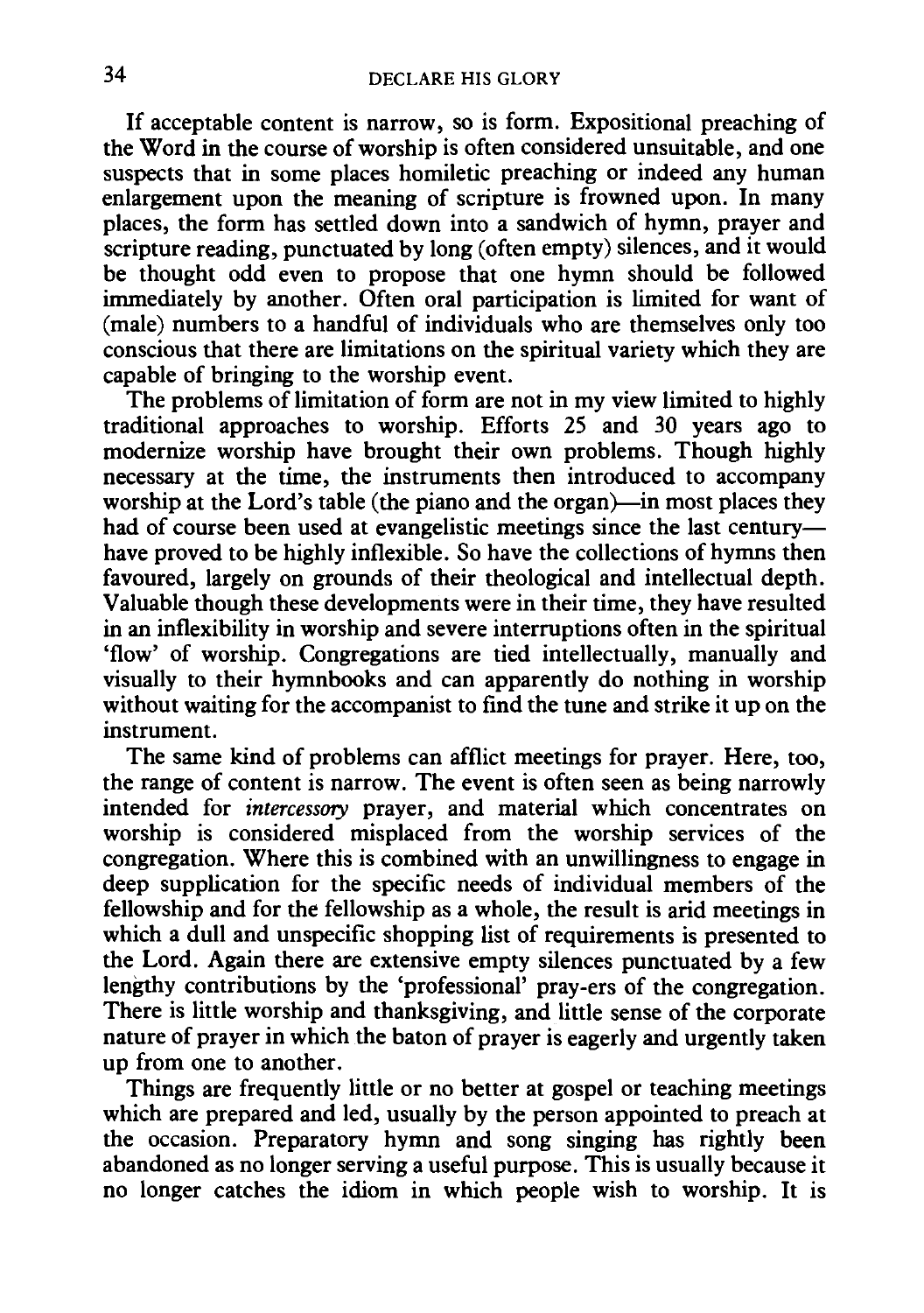interesting that in some circles where there is manifestly a spirit of worship preparatory singing of spiritual songs is widely to be found. Once the 'service proper' has begun (significant terminology in itself), an unwritten nonconformist liturgy is generally followed. It comprises hymns interspersed with prayers and Bible readings, leading in due course to the preaching of the Word-the familiar 'hymn-prayer sandwich'. Apart from the notices, individual contribution in prayer and reading is confined to the speaker, and congregational expression is confined to collective hymn singing. Frequently it is all too obvious that what precedes the address is viewed as no more than preparatory to it. These preliminaries are not thought of as capable of standing on their own as a sufficient end in themselves-if they were the only purpose of coming together, we would not bother.

Finally, singing is confined to collections of *hymns* such as *Hymns of Faith, Christian Worship, Christian Praise,* or even, still, *The Golden Hymnal, Sacred Songs and Solos,* or *Redemption Hymns.* Accompaniment is by means of a single 'heavy' instrument. All these were of course dynamic innovations in their day and there is no doubt that the church can make much good use of the forms of expression in which earlier generations of Christians chose to cast their spiritual experience. But if this material becomes the sole means of *our* spiritual expression, then we shall be being truly liturgical, ie, casting our worship in traditional formularies, albeit in the undoubtedly worthy ones of the first to fourth evangelical revivals. I would assert that there is something seriously wrong if a group of Christians do not cast at least some of their corporate expressions of fellowship in forms which are original to themselves. Otherwise, they are likely to be living on past spiritual capital.

#### Summary

In summarizing the character of the corporate spiritual exercises commonly found in Brethren congregations in Britain, I would point to three key features. First, they have an essentially cerebral nature. It is as though we have taken too seriously to heart John Henry Newman's criticism of the Evangelicalism in which both Brethrenism and Tractarianism were rooted, viz that it was guilty of shallow emotionalism.<sup>5</sup> It is doubtful, in fact, if the Brethren of the late nineteenth and early twentieth century could have been charged with being over cerebral, but by way of reaction in the last two generations there seems to have been a fear of engaging the emotions in worship, and certainly of permitting any significant *physical* expression of worship. These would be rejected as associated with the (unbiblical) over exuberance of ethnic and Pentecostal groups.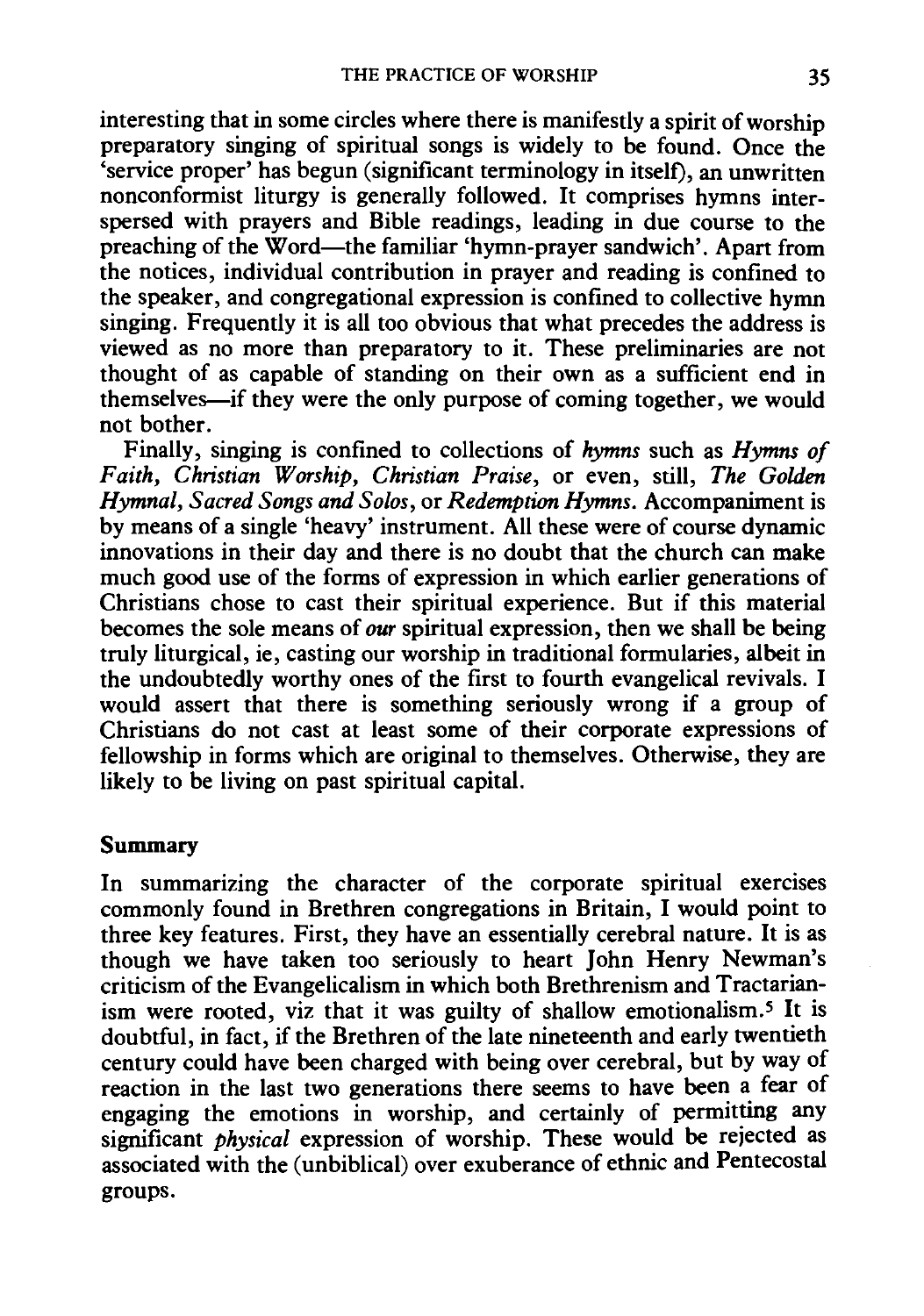Second, even when spiritual exercises are cast in a form in which worship is intended to be spontaneous under the leadership of the Holy Spirit, there is often-even normally-a fundamental lack of spontaneity. Rather, there is a predictability about the event which is discouraging. It will be known who will take part, roughly when, and the content will be all too familiar. There is a reluctance to break out of the accustomed form. Worship has in fact become fundamentally liturgical in character.

Third, worship in many Brethren churches has a distinctive mood which is partly attributable to the content which is thought to be appropriate in worship. There is a lack of joy and vibrancy. Frequently, the dominant sentiment is of melancholia which, in my judgement, the tradition imbibed from one strand of Victorian romanticism rather than from scripture. This melancholia encourages and feeds on a sense of spiritual depression and hopelessness which are symptomatic of the parlous state into which the movement has fallen in the last two generations. This is well illustrated by the comment of a visitor from another spiritual tradition who arrived in good time for a Breaking of Bread service. After a few moments, he jokingly remarked to his hostess, 'It feels as though we are waiting for a funeral'. After 10 minutes of worship, he was compelled to comment, now with deadly earnestness, 'We *are* at a funeral!'. Even if the story is apocryphal, it catches well the tenor of worship in many assemblies.

#### REFORMS

If this is an accurate analysis of the condition into which corporate worship has widely fallen, what is to be done to remedy the situation and to encourage a revival of deep spiritual experience when the church meets together?

#### **Traditional solution**

This is no new question of course. Many who are deeply committed to current traditions in Brethren worship are conscious that things are not quite as they ought to be. Others have been positively discontented with them for years. Wherever the barrenness of the worship service is mentioned, the answer which tends immediately to be given in the tradition is that all could be restored if only people, especially younger people (for they are often vociferous critics of the current state of affairs), would deepen their personal knowledge of scripture and of the Lord in their own devotional lives, and in particular if they would prepare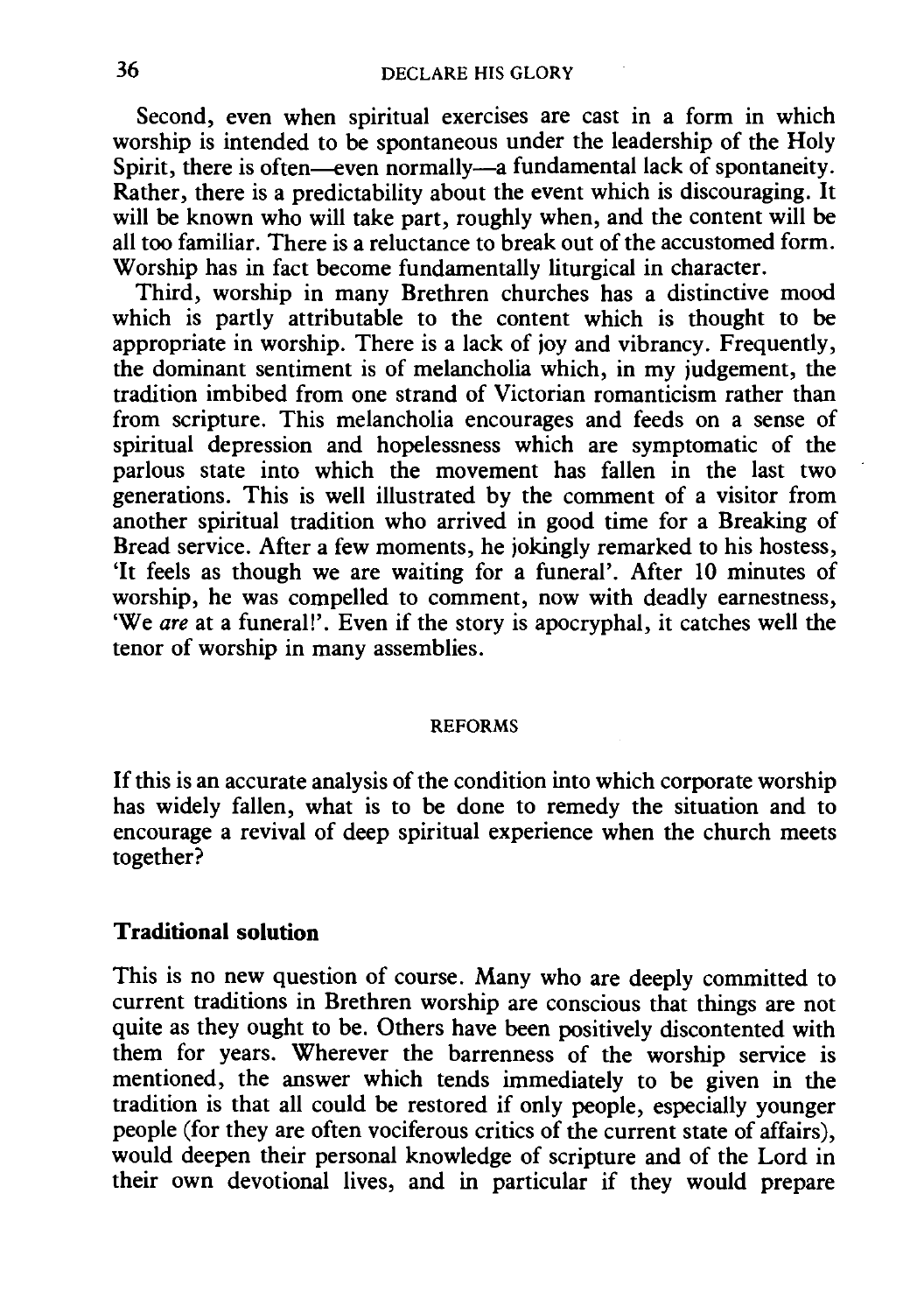carefully beforehand rather than spending their Saturday evenings in socializing.

There is a degree of truth in this solution. If there is a wide gap between what is professed in corporate worship and the poverty of spiritual experience and practice in the lives of the worshippers, it is only to be expected that corporate worship will be hollow and unrewarding. One thing of which we can be certain from the gospels is that the Lord abominates spiritual and moral hypocrisy. From one point of view, corporate worship is no more than the expression of the reality of the day to day life of God's people in fellowship together. The essential identity of worship and service in the new Testament, as already noted, should never be forgotten.

But it is precisely because of this fact that the traditional solution is at best inadequate. We are not at liberty simply to throw up our hands and say that there is nothing to be done until individual Christians come to a deeper and more committed spiritual life. To do so is to propose an individualism which is common in Christianity in the West following the Enlightenment but which is questionable in biblical terms. Throughout, scripture places great emphasis on the corporate identity of the people of God and their corporate experience of him. The metaphors are collective -people, nation, body, temple, assembly-and the New Testament lays great stress on fellowship and the common life of the people together. Apart from baptism, the only rite enjoined upon the church was a fellowship meal which emphasized their union *together* with the Lord (1 Cor 10: 16-17). Worship was not to be a private matter when they came together. They were to address *one another* in psalms and hymns and spiritual songs (Eph 5:19). And one of the purposes of worship was mutual encouragement (Heb 10:25; see also 1 Cor 14:3, which is referring to one of the characteristic activities of the Corinthians' worship event). It is impossible to escape the conclusion that, typically, what the people of God experience when they come together for worship is something greater than they could experience privately. In fellowship, the whole is greater than the sum of the individual parts. It is arguable that, far from worship being no stronger than the individual experiences of God represented at the gathering, the Lord reveals himself in a special way when his people meet together. Thus it is private worship which is as likely, perhaps more likely, to be enriched by the corporate worship experience than the other way round.

Second, however, the traditional solution too conveniently shifts the responsibility away from the congregational leaders and other spiritually mature members towards the young and immature. This is curious because scripture clearly places responsibility for the maturity of the church, which ought presumably to be reflected above all in its worship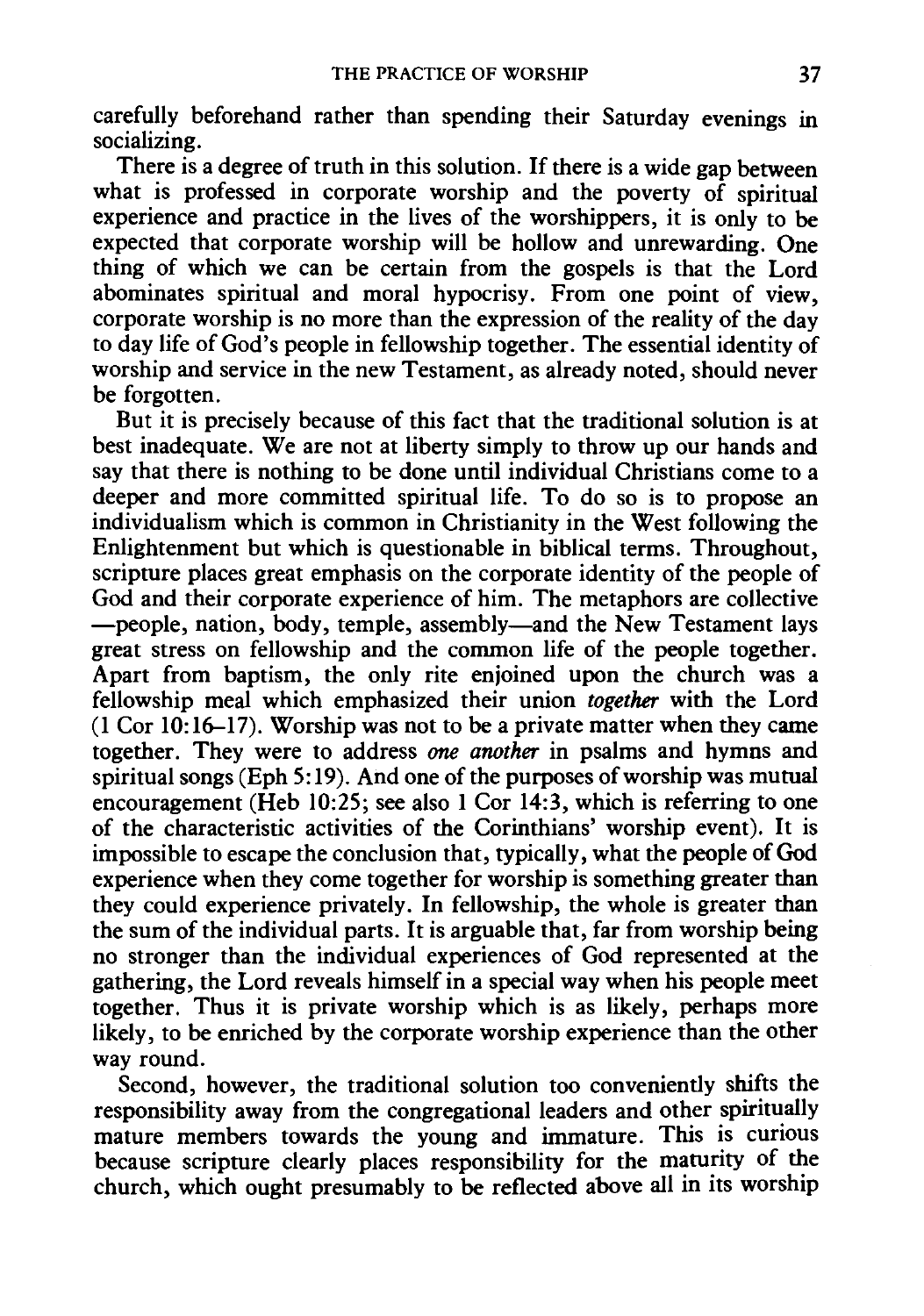experience, with those who have been specifically gifted for that purpose, viz apostles, prophets, evangelists, pastors and teachers (Eph 4:11-16). Ultimately, responsibility for worship, as for every aspect of the life of a local congregation, lies with its leaders. It is they who should be seeking the Lord's guidance about the most profitable arrangements for worship. They should be teaching and encouraging others; identifying and encouraging the exercise of gift which will enrich the corporate worship of the congregation; giving a lead and modelling for all to see the kind of worship which is mutually helpful; shepherding compassionately those who find changes in the character of worship hardest to bear.

The remainder of this essay concentrates, therefore, on the practical steps which leaders ought to take to encourage a renewal of congregational worship.

#### **The context of worship**

Despite the fact, just noted, that the worship experience of a congregation will inevitably inform and set the tone of much else in the common life of a fellowship and its individual members, it is important to remember, too, the reciprocal relationship between the various components of congregational life. Worship can at once be the leading edge and the summation of collective experience. Thus in seeking a more rewarding experience, congregational leaders may have to focus on more aspects of church life than the arrangements for worship itself. The problem may be a lack of shared congregational life, so that the members simply come together as a collection of individuals with little knowledge of and sympathy for each other and their concerns; there may even be a fundamental lack of love for each other. In that case, the priority may not be the worship meeting itself, but measures to deepen the common life of the congregation, such as meetings in informal groups for fellowship and prayer. Or the fundamental problem may be theological. The congregation simply may not understand the true nature of Christian worship, or may misunderstand the relationship between worship and the other aspects of congregational life. In that case, the priority may be teaching to rectify these misunderstandings. Or there may be deep problems in the personal lives of many members which stand in the way of deeper experience of the Lord. In that case, the priority may be pastoral care. Achievements in evangelism may result automatically in praise: if the angels worship over sinners who repent, what of the church? Ideally, then, action by leaders to encourage more inspired worship in a congregation should form part of the leaders' general strategy for the strengthening of their congregations.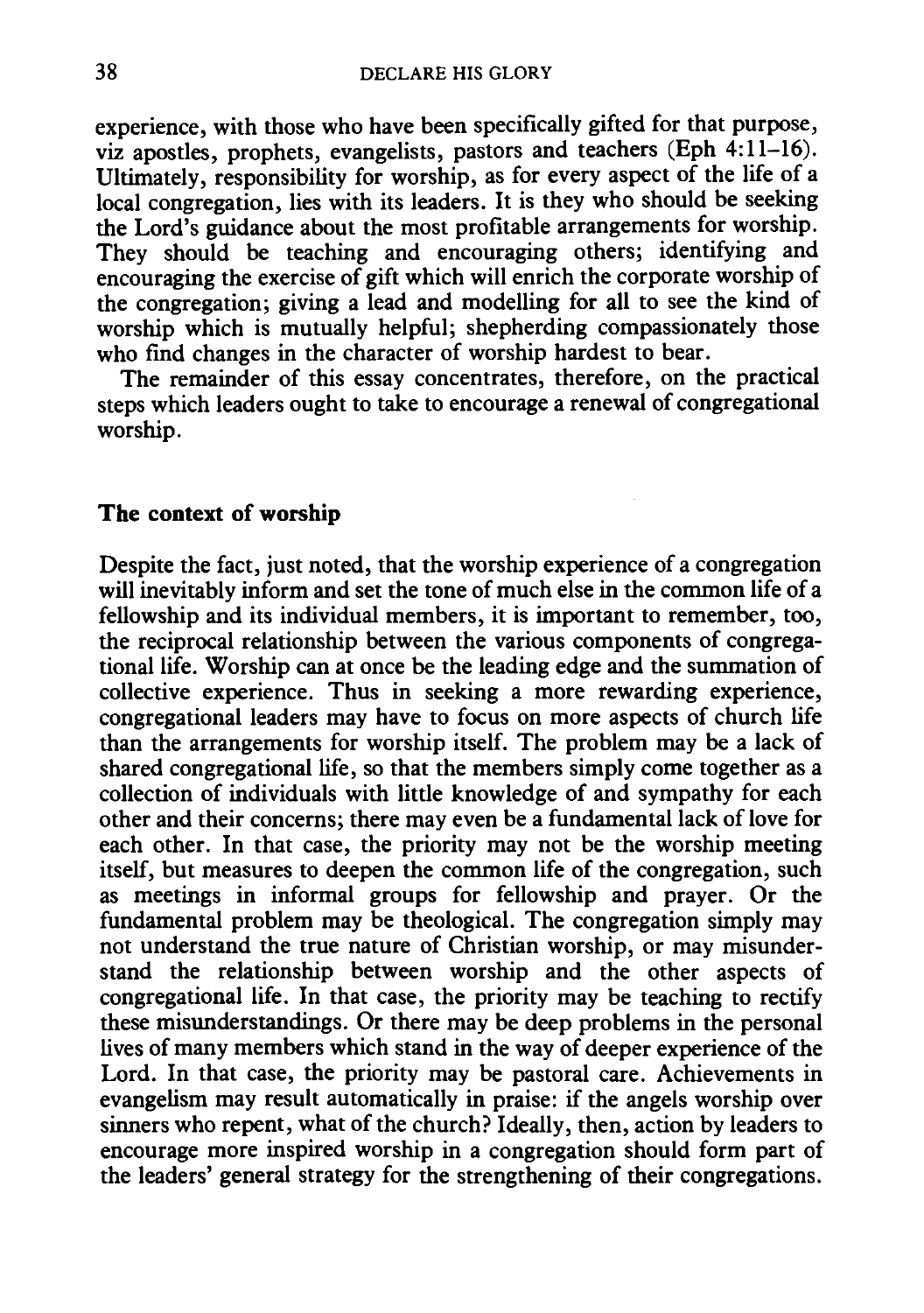#### **Praying and modelling**

If there is truth in the traditional route to deeper worship, it is as it is applied to leaders and the mature Christians in a fellowship. It is they who need to ensure that they are personally prepared for worship week by week. This is not simply a question of confession and personal experience of forgiveness, though it should certainly include that. It should include, too, the often neglected ministry of strong prayer that the Lord will reveal himself to the congregation as they worship together. Leaders need to strive in prayer for the protection and blessing of the congregations for which they are responsible. It should include, as well, waiting upon the Lord for the material, from scripture and in other ways, which can give the necessary lead to the congregation in worship. It is an aspect of the false dichotomy which is often drawn between worship and the rest of life to hold that worship is only truly Spirit-led if the words come spontaneously within the particular worship event itself. Frequently, of course, the Holy Spirit does greatly enrich worship by this means-it will be argued later that the Spirit should never be prevented from doing this. But, equally, to suggest that the Spirit cannot or does not lead in prior preparation is to place limitations on the Spirit which scripture implies he would decisively reject.

Not only should leaders themselves prepare, but they should teach and instruct all who have a part in leadership to prepare thoroughly themselves. This extends to worship leaders. It includes musicians who have the dual task of technical and spiritual preparation. The latter should not be neglected for the benefit of the former. In worship, it is at least as important that the participants' spiritual credentials should be seen as their intellectual and technical ones. For the same reason, the corporate preparation of those who lead in worship is important. Their spiritual unity and teamwork needs to be evident as well as their technical teamwork.

Encouragement in worship should include the setting of good examples. If people are not to learn by painful experience, they must learn by observing others, and that is especially true in worship. Many people will never transcend the good or bad habits which they learn from their spiritual mentors. It is important, therefore, that those in leadership should seek to model the developments in worship which they believe the Lord wishes to see. If we exhibit narrow content, long empty silences, and a heavy religiosity which is not consistent with our manner in ordinary congregational life, it will not be surprising if those whom we disciple come to think that that is what worship ought to be like.

They will do so, of course, only so long as they remain largely within our orbit. Increasingly, however, there is a mobility between areas and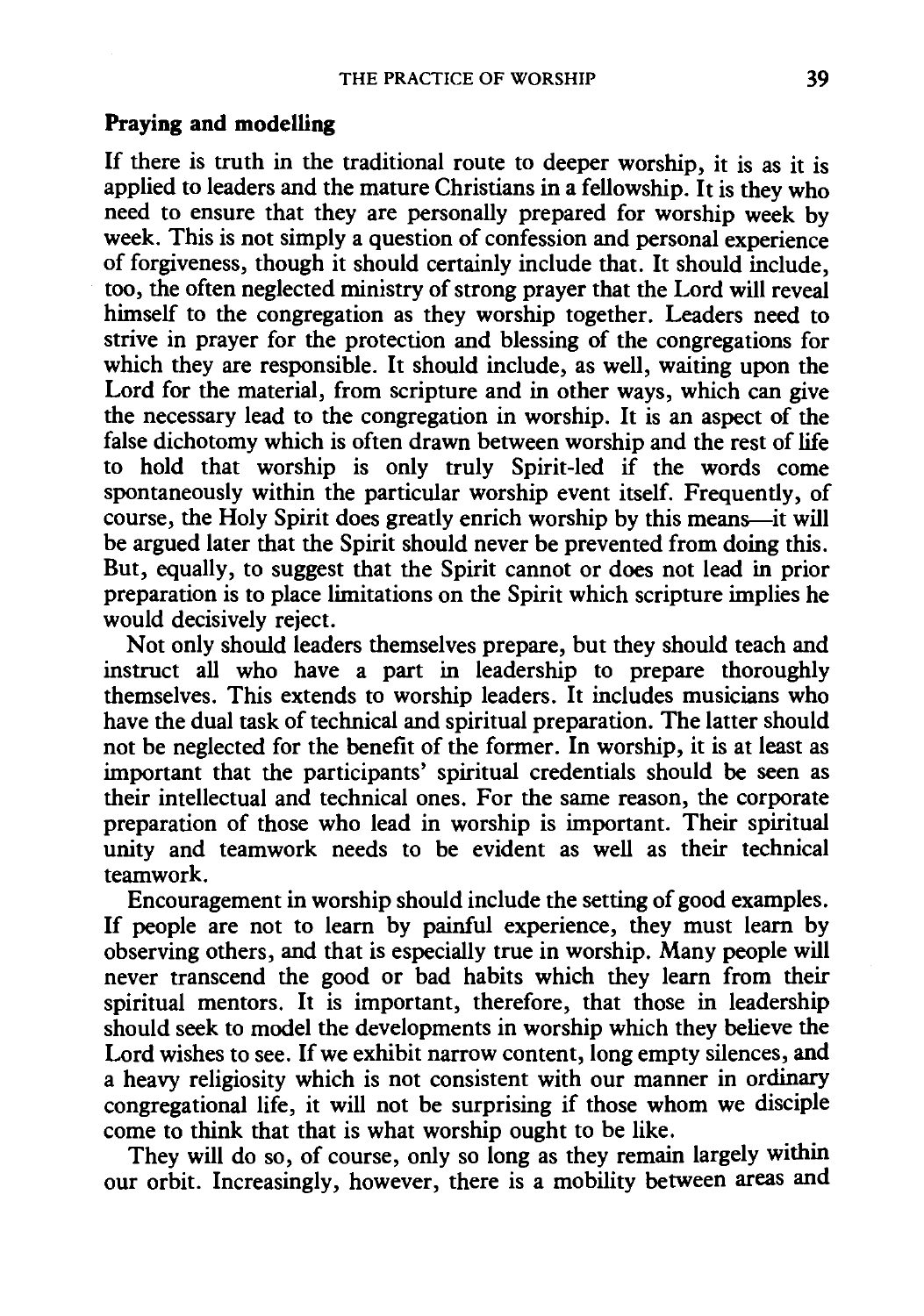congregations. People see other, more vibrant, dynamic and evidently spiritual modes of worship and, not surprisingly, they register their discontent with what they experience at home. That points to the importance of leaders' being willing to learn from others. As opportunity arises in the course of travel, they should observe what is done in other congregations in order to plunder shamelessly practices and approaches which might be profitable at home. They might even go as far as deliberately to seek out places where it is known that there is truly spiritual and spontaneous worship in order to take advantage of those models.

## **Structuring worship**

Paradoxical as it may seem, the quickest route to the restoration of spontaneity in worship may be to introduce some degree of structure with the aim of helping people towards a deeper worship experience. In principle, the traditional Brethren approach of 'open' worship confers the widest possible measure of freedom for participation, subject only to the possibility of intervention by the elders if contributions of a certain type or a particular individual are persistently unacceptable because of their character or theology or the known unholy life of the participant.

This can present two problems. First, where worship has degenerated into a narrow and unacknowledged liturgy which is severely at odds with the principle, many present may simply feel that there is no point in trying to participate since their contribution would either be falsely constrained or unacceptable. Second, the very freedom inherent in the principle may be intimidating. For there are at least two ways of teaching people to swim. They may be invited simply to plunge in at the deep end and get on with it; or they may begin at the shallow end, with support from the teacher and other aids, and with *terrafirma* close at hand. The first method is the more difficult! Yet in worship we often persist in asking people to launch out, with the thought in the back of their minds that the teacher will *not* plunge in and help if they get into difficulties, but criticize them from the side for their poor technique or simple incompetence.

It may be, therefore, that where open worship has become arid, an essential stepping stone for renewal may be for the leaders to introduce some degree of structure. For example, a specific president might be appointed whose task is to ensure that the period of worship is launched in a particular and helpful direction and who, prominently or discreetly, will seek under the leading of the Holy Spirit to steer the course of the whole event in a way which is spiritually rewarding. Such an individual might be an elder, or a teacher, or might be an instrumentalist or singer who has the necessary spiritual sensitivity and gifts.

Such leadership and structure can vary widely in character and degree.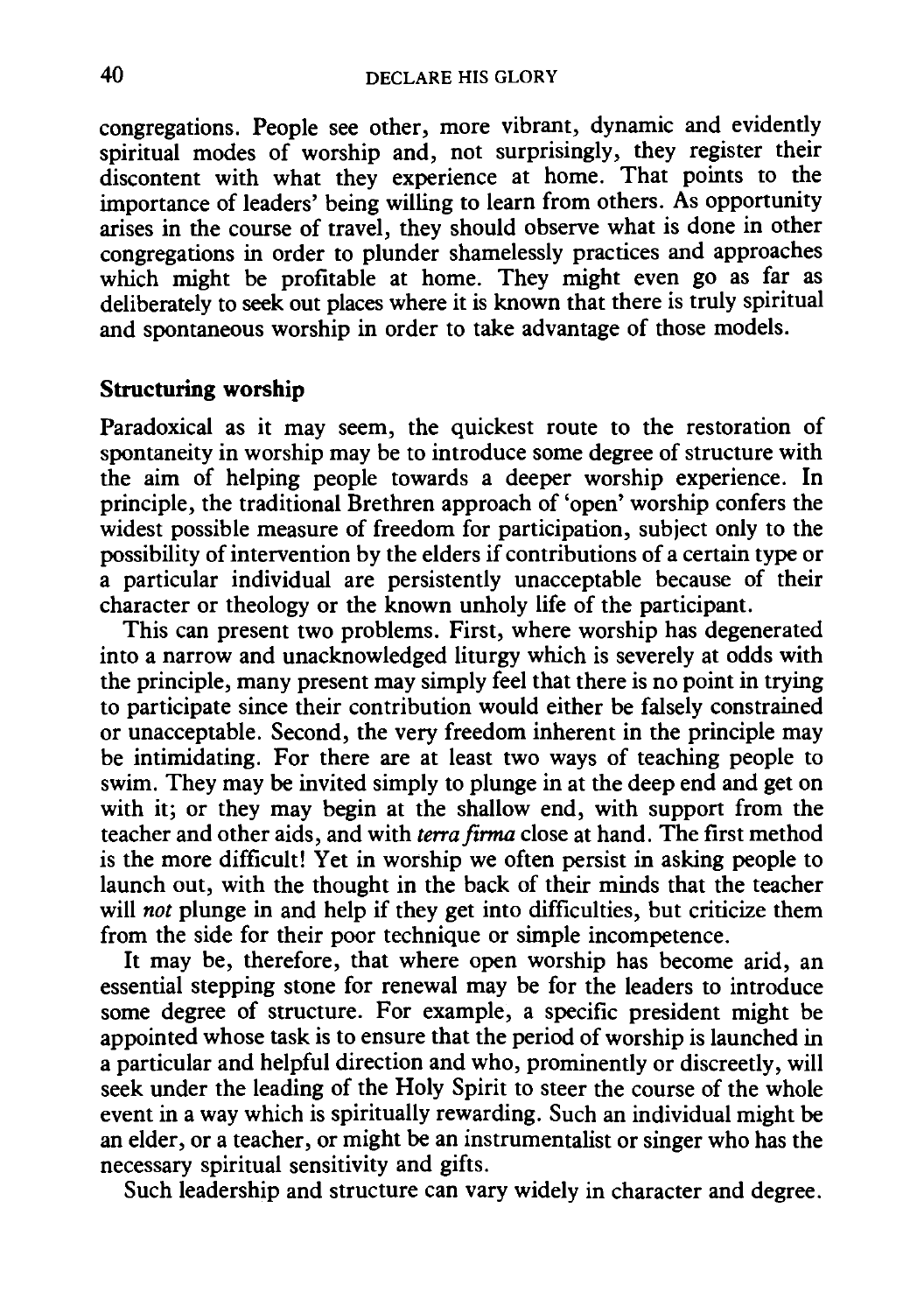One of the chief functions of the leader will be to expand the horizons of the congregation in worship, in effect both to model and teach worship. The aim should normally be to encourage the congregation's worship to the point at which individuals can be invited to take part spontaneously in a helpful way. But, in the final analysis, the only criterion is whether the Lord is truly worshipped corporately. A completely unstructured event is of no value if the product is not true and spiritual worship, while a fully structured event will be biblical if the result is such worship (John 4:23-24).

#### **Breaking moulds**

In seeking renewal in worship, leaders may need considerable courage in addressing the existing structures of worship. The traditional way of doing things at the Lord's Table, as described earlier, may exercise a particularly powerful influence on the character of worship, both in style and content. Experience suggests that it can be very difficult to change the character of this event by a process of gradualism. It may be necessary in effect to bypass that meeting altogether, by creating a quite separate event in a congregation's programme which the leadership uses to encourage a quite different sort of worship. Alternatively, the mould may be broken by introducing a decisively different structure to the communion service. Either approach will require due Christian concern for those who are deeply attached out of principle or habit to the customary way of doing things. And, as with all changes which affect a voluntary group, much effort needs to be invested in preparing the group for the change and in gaining their assent.

Another tradition which leaders may need to seek to change is the endemic individualism of much that passes for Christian worship. Many come to worship with the notion that, since rightly the purpose is the worship of God alone, the only thing that matters is what passes between themselves and God. This breeds a habit of mind in which the other people who have come together for the same purpose are mutually ignored. This attitude ignores the Lord's injunction that the true worshipper must first be reconciled with his brother and sister (Matt 5:23– 24). It ignores the New Testament emphasis on partnership in every aspect of the corporate life of the congregation and the fact that communion is intended to be not only with the Lord but with the other members of the Christian body (1 Cor 10:14-22). Many coming to Christian worship, however, turn their backs mentally and emotionally on their fellow-worshippers to such an extent that they might as well be worshipping alone.

Where this is so, if a truly corporate worship is to be revived, leaders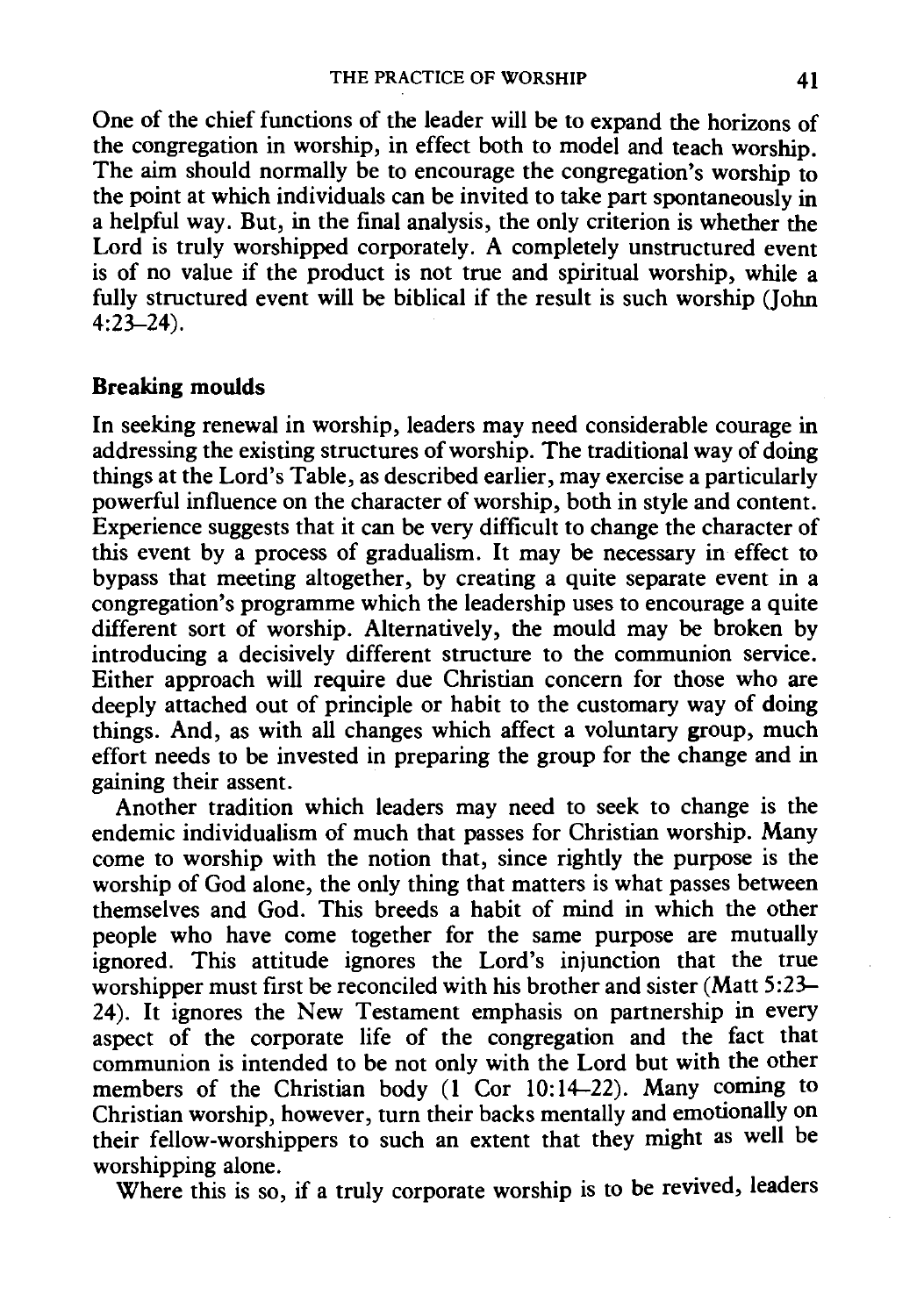may need to seek to change attitudes by teaching, by example, by structures, and by sensitive leading of worship, with the aim of obliging the congregation to recognize one another's presence. Appropriate ways include greeting one another, addressing one another at suitable moments, and acknowledging one another in passing the elements in communion. Such are the emotional hang-ups about intimacy, especially among the (?southern) English, that these steps may need to be taken with as great a sensitivity to the feelings of the group as those which affect the form and structure of the Breaking of Bread service.

## **Finding the right idiom**

More widely, congregational leaders should seek an idiom of worship (music, poetry, words, style, etc) with which the particular congregation can identify and make a satisfactory vehicle for their own worship of the Lord. Down the years, this has been both the source of hope and the cause of much frustration in Christian worship. One of the aspects of spiritual revival has always been that it tends to express itself in the musical and poetic idiom of the time. Luther purloined the popular tunes of his day. So did General William Booth, along with the uniform and military syle of the jingoism of late Victorian England. Sankey adopted the popular musical expression of the 1860s, as can be seen by comparing his sacred songs with some of the marching tunes of the American Civil War. Now that those particular idioms have had their day, there is every reason for seeking to repeat the process in our times, provided that we are satisfied that there is no reason for rejecting a particular musical or poetic form as being unsuitable *in its very nature.* 

This is to propose, however, a further assault upon tradition, in one of the most sacred areas of all. For among the matters most likely to excite any traditionalist group of Christians are two things: the hymnal from which they sing; and the time of the services!

### **Deepening content**

Much of what passes for Christian worship is unsatisfactory because it is spiritually superficial or focuses other than upon the God who is to be worshipped. One remedy is to broaden and deepen the congregation's understanding of the material which is appropriate in worship. It is at this point that the traditional link between worship and the Lord's Supper as practised in Brethren assemblies can be least helpful. A key feature of worship is an appreciation of who God is in all his limitless facets (see Rom 11:33-36). Worship is in essence a *response* to God himself. It is often poverty stricken because of a lack of appreciation and experience of God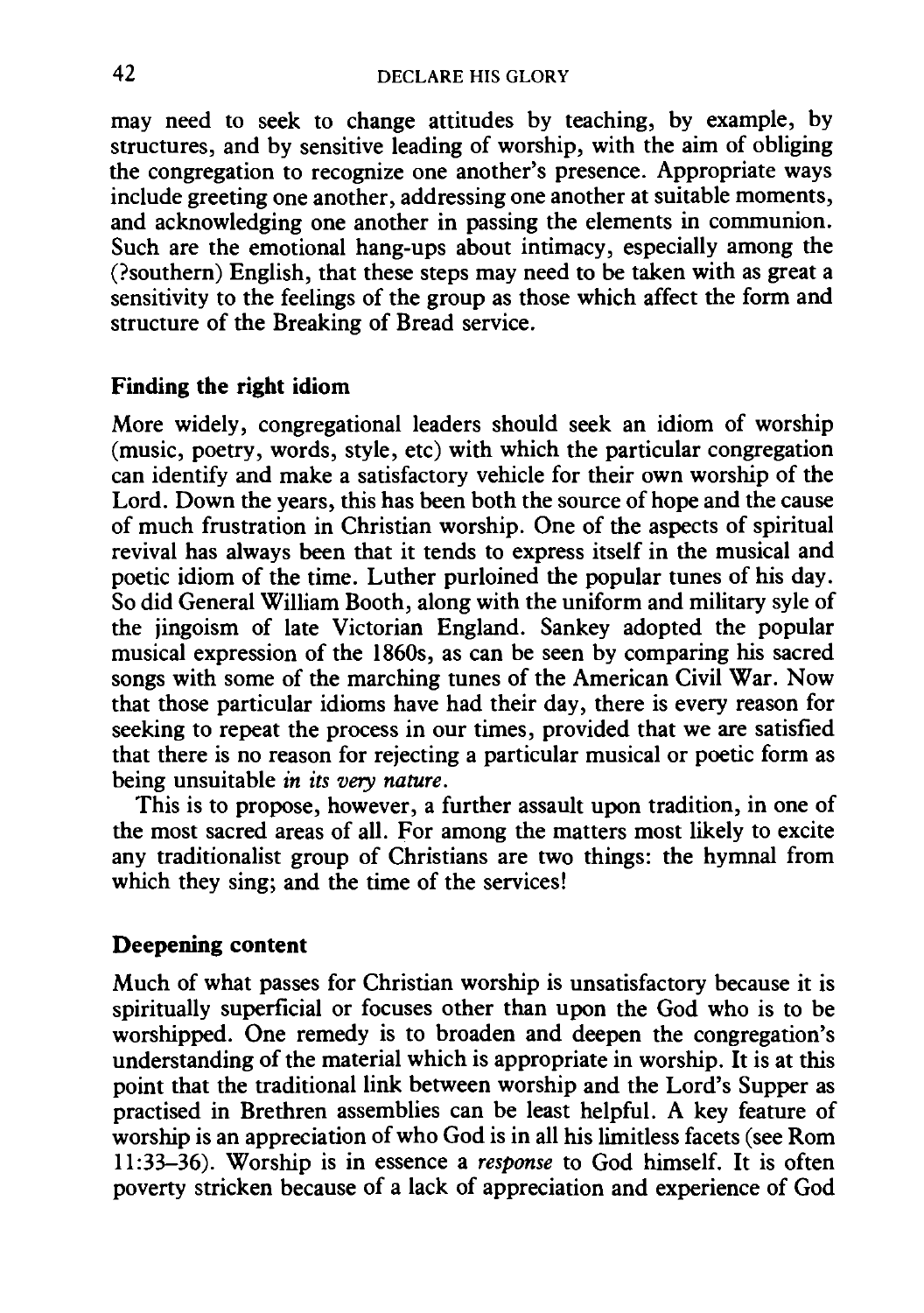on the part of the congregation. In this respect, the narrowness already noted in the content is no help at all. If people are to worship corporately, it is essential that they should focus their mind from the beginning on the person of God and the magnitude of his works-of creation and of redemption.

It should not be assumed that the worshippers will necessarily arrive with appropriate material in their minds for this purpose. If they do not, then it is essential that the congregational leadership should ensure that the gap is repaired, by directing minds towards the Lord. This implies focusing upon the divine revelation of himself. The most obvious way to do this is through the reading and exposition of the Word. That is why it has been so unfortunate that Brethren tradition has tended to limit severely the forms of biblical contribution which have been considered appropriate in worship.

This biblical input can be provided in a variety of ways, of course. It may be that, contrary to the traditional form, worship should begin with pre-arranged expositional or devotional ministry rooted in scripture. So far as I am aware, there is no particular biblical warrant for the widespread practice of reserving the sermon to the end of any meeting. Indeed, some of the historic Christian liturgies place the Word early rather than later in the order of service. Or it may be that the leaders should simply adopt a policy of seeing that they themselves participate early in the worship period by reading and commenting on scripture so as to inject material with which the congregation can begin to work and use as a launching pad for its worship. This will frequently be preferable to the time-honoured practice of taking up some phrase in the first hymn as the theme of worship.

### Freeing for worship

But better leadership, more and better structures, and deeper theology will not, in my judgement, in themselves automatically produce a living congregational worship. If the spiritual input is confined to that of the worship leader, the congregation's experience of the Lord will get no further than his. It will be at the mercy of his state of mind, emotion and spirit at the particular time. Nor does it lie simply in better structures or in a formal liturgy which is of its very nature constricting (which is not to say that God cannot and does not use liturgical forms to great spiritual blessing sometimes). Nor does it lie in aesthetics, whether of language or music; nor in quality of performance in the worship service whether by the worship leader or the preacher or musicians. Quality in these areas can be secured by human effort unaided by the Spirit. Nor even does it lie simply in deeper preaching of the Word, though insofar as the Lord is revealed in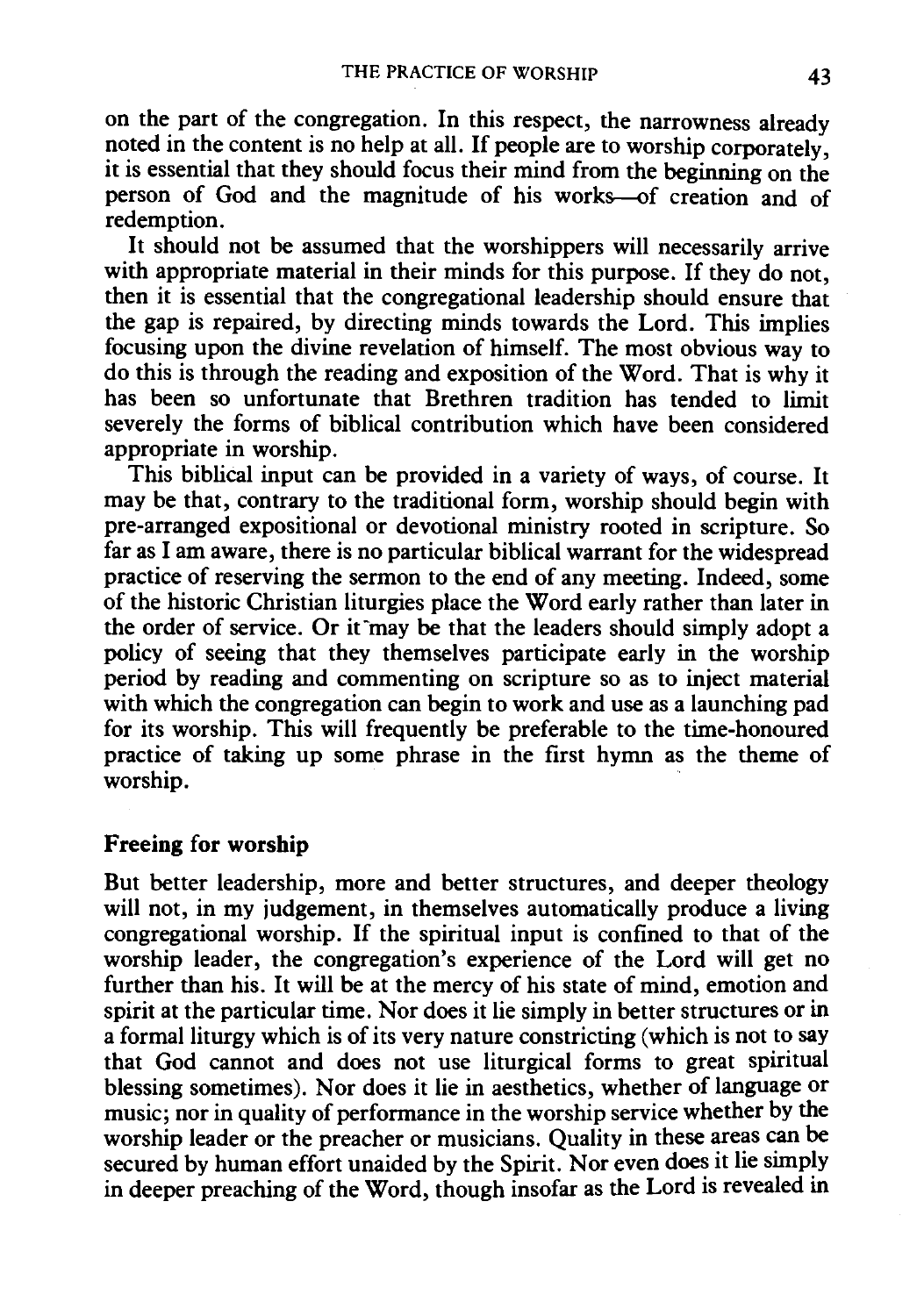his written Word there should certainly be that response in the heart and life of the believer which constitutes worship.

Just as the whole purpose of teaching someone to swim or to ride a bicycle is to be able to stand back and watch them doing it for themselves, so the congregational leader's object must be to set the whole body free to worship as the Spirit leads them. One of the glories of the New Testament is that it reveals a priesthood for all believers, and the great object is that everyone at corporate worship should experience freedom to worship, audibly and inaudibly, the living God.

There are a number of areas in which freedom of form needs to be encouraged positively. Idiom has already been mentioned. Subject only to basic doctrinal checks, worshippers should be free to worship in the intellectual and emotional idiom in which they can best give expression to their thoughts and sentiments about the Lord. There should be a wide freedom as to content. Many subjects can be wholly conducive to worship, particularly where the focus in on the person, character and work of God (Father, Son and Holy Spirit-not just of Jesus as saviour).

In this context, it should be noted that too severe a requirement that the theme of a particular worship period should be respected can be very restrictive for many in a congregation. Such an approach can in effect limit audible contribution to those with the intellectual ability and knowledge, not to say ingenuity, to develop the particular theme. Others who might contribute very effectively to public worship may be intimidated into silence because they feel that they cannot develop the particular theme in an acceptable manner.

A wide variety of types of contribution should be perfectly acceptable. There is no reason, for example, why personal testimony of some recent experience of the Lord, or of what he has done for the individual concerned, should be regarded inappropriate or embarrassing in worship. It should be made abundantly clear that short interventions are perfectly acceptable. Indeed, brief participation by a wide variety of people is perhaps the measure most likely to bring about more vibrant worship.

Freedom from unnecessary constraints of time may also be an important factor. It is interesting how bound congregations can become by the accustomed limits of their meetings. When the usual hour to fmish has been reached, impatience to be away promptly begins to manifest itself. There may, on occasion, be legitimate practical reasons, of course. But often, when worship is burdensome, it is a symptom either of spiritual sluggishness or perhaps of the failure of the leadership to make arrangements which set the congregation free to worship. By contrast, where there is spiritual revival, people show themselves to be quite unconcerned by the passage of time and are prepared to spend literally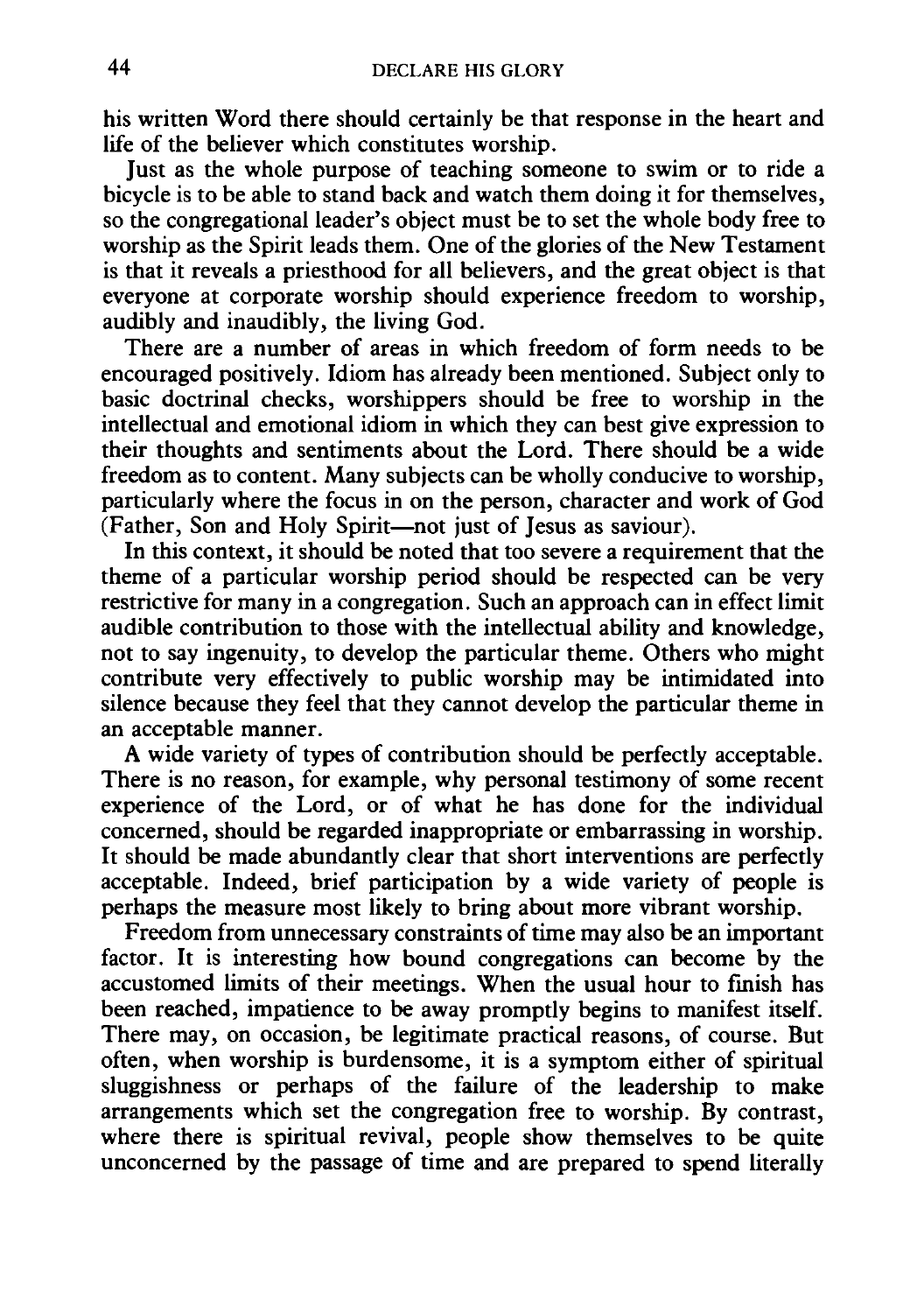hours in prayer and praise-the events at Troas as recorded in Acts 20 were just the first recorded example of this phenomenon.

Sometimes a sufficient space of time is needed for a congregation to give proper expression to its corporate thoughts about the Lord, and the customary hour, up to half of which is taken up with preaching of some kind, is often simply not long enough. Some care and sensitivity to the feelings of the majority of the congregation are needed in making changes in this respect. The best course may be a gradual lengthening of the time allotted to worship, coupled with a policy of making it clear that at a certain point people are free to leave, but others may wish to continue in worship.

### **The** structural integrity of spontaneous worship

Where worship is led by an individual or a group, and has been carefully prepared in advance, it is possible, whether by carnal or spiritual means, to achieve a satisfying coherence, balance and flow to different contributions. Once, however, the leader releases a meeting into free or spontaneous worship, these features may easily be lost. Worshippers need to be educated to the fact that they are not worshipping as individuals who are free to contribute just as they like. They need to be very conscious of one another and responsive to what the Holy Spirit is saying and doing through others who are contributing. Congregational leaders, whether or not they are in the presidential position for the particular occasion, need to be alert to this process and ready to contribute constructively themselves where it threatens to break down. They also need to stand ready to stimulate further thought or to move the event on to a further stage in the cycle of worship, when that seems to be spiritually appropriate. If effective spontaneity is to be encouraged, the requirement is for worship leaders who are sympathetic to the leading of the Spirit in the gathering and who can help the gathering to respond.

On the more practical side, congregations need to be educated in practices which are helpful to the flow of worship and those that are not. One feature which seems to me most unhelpful is unnecessary dependence upon the hymn or songbook-a consequence, perhaps, of widespread literacy. It seems that congregations often cannot contemplate singing except from them. They bury their heads in them, even for pieces with which they have been totally familiar for at least 40 years, and the habit has developed of always waiting for the tune to be announced at length on the accompanying instrument. This can introduce quite unnecessary hiatus into worship and reinforces the sense of individual isolation rather than the corporate nature of worship. There are, of course, practical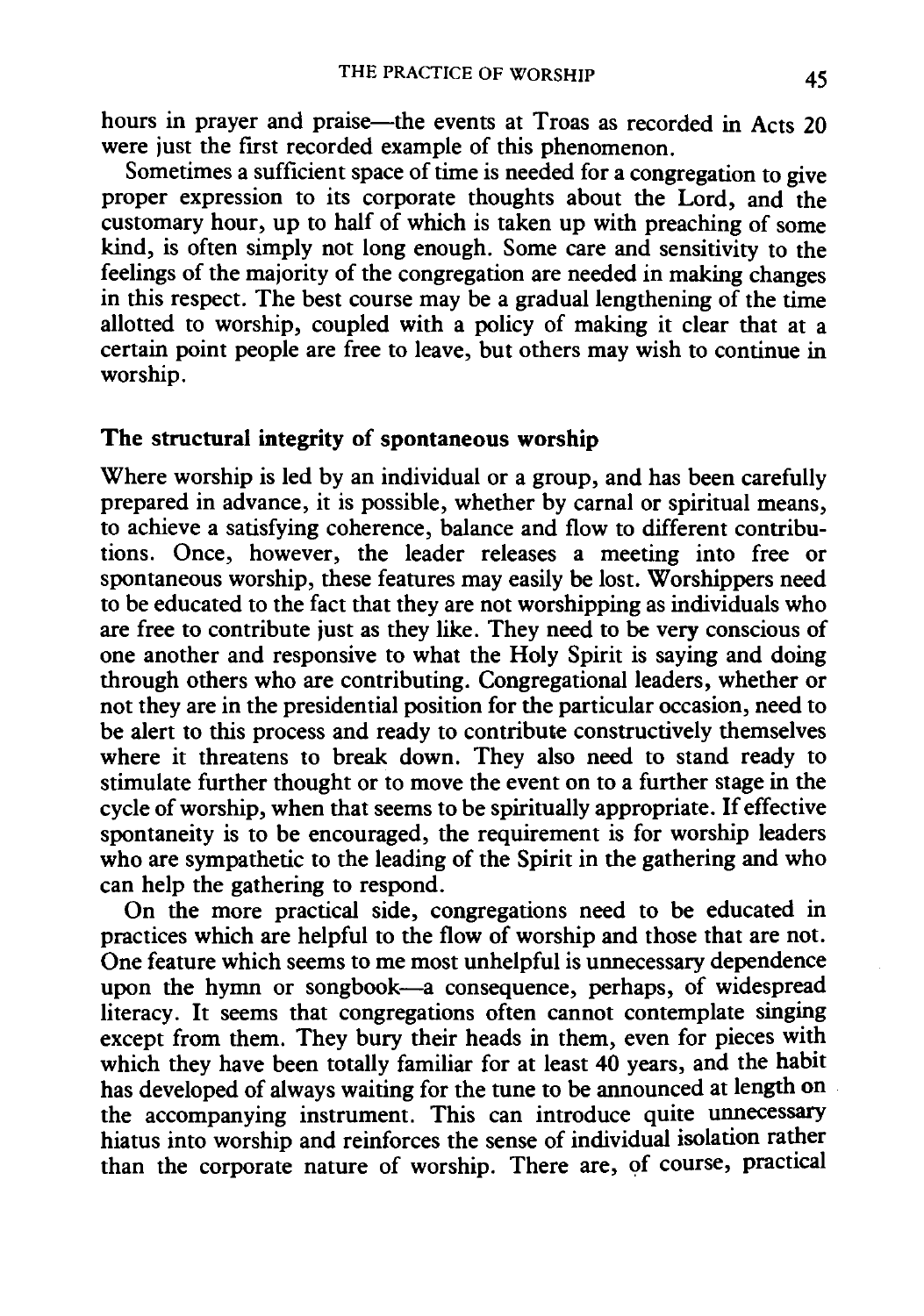difficulties where numbers are small and musical expertize limited. But it would often be preferable for the coherence of worship if, under the leadership of the Spirit, an individual could take up a well-known song or hymn unannounced and the congregation could join in, if necessary unaccompanied. Then either the accompanist could transpose into the appropriate key, or at a suitable opportunity, shift the key appropriately. Even where songbooks are available, it often helps to display the pieces on an overhead projector in order to lift the heads of the congregation and to enable them to be more conscious of the corporate nature of worship. (This implies, of course, that questions of copyright must be properly attended to, and that arrangements be made for operating the projector and looking after the slides.)

Those presiding at worship should not neglect silence in worship, either. It is not the case that all silences are empty. It may be very helpful from time to time positively to encourage everyone present to worship the Lord silently for a period—though it is wise to make sure that they have the material ready to mind with which to do this.

## Identifying and encouraging spiritual gifts

The whole point of open or spontaneous worship is to give opportunity for the exercise of the diverse spiritual gifts which are available in the particular gathering. It follows, therefore, that leaders should be seeking to identify those who have such gifts and encouraging them to develop and exercise them for the benefit of the body as a whole. By contrast, it will not help much if participation is dominated by those who are not suitably gifted.

There are some spiritual gifts which are obviously of particular relevance to worship. If it is held that the full range of spiritual gifts are still available to the church and there is no restriction on their use, then Paul refers in I Corinthians 14 to six which are clearly relevant: prophecy; knowledge; revelation; teaching; tongues (ecstatic utterance); and interpretation of tongues. He also refers to contributing a hymn, possibly spontaneously composed under spiritual inspiration (v 26). The reference to knowledge suggests that utterance of wisdom and utterance of knowledge, mentioned in 1 Corinthians 12:8, are also relevant.

Prophecy and revelation are clearly of especial importance, if only because Paul says so explicitly, 'If all prophesy, and an unbeliever or outsider enters, he is convicted by all ... the secrets of his heart are disclosed; and so falling on his face, he will worship God and declare that God is really among you' (I Cor 15:24-25). What is true for the unbeliever seems to be likely to be even more true for the believer. For the English, the almost automatic principal connotation of prophecy is with foretelling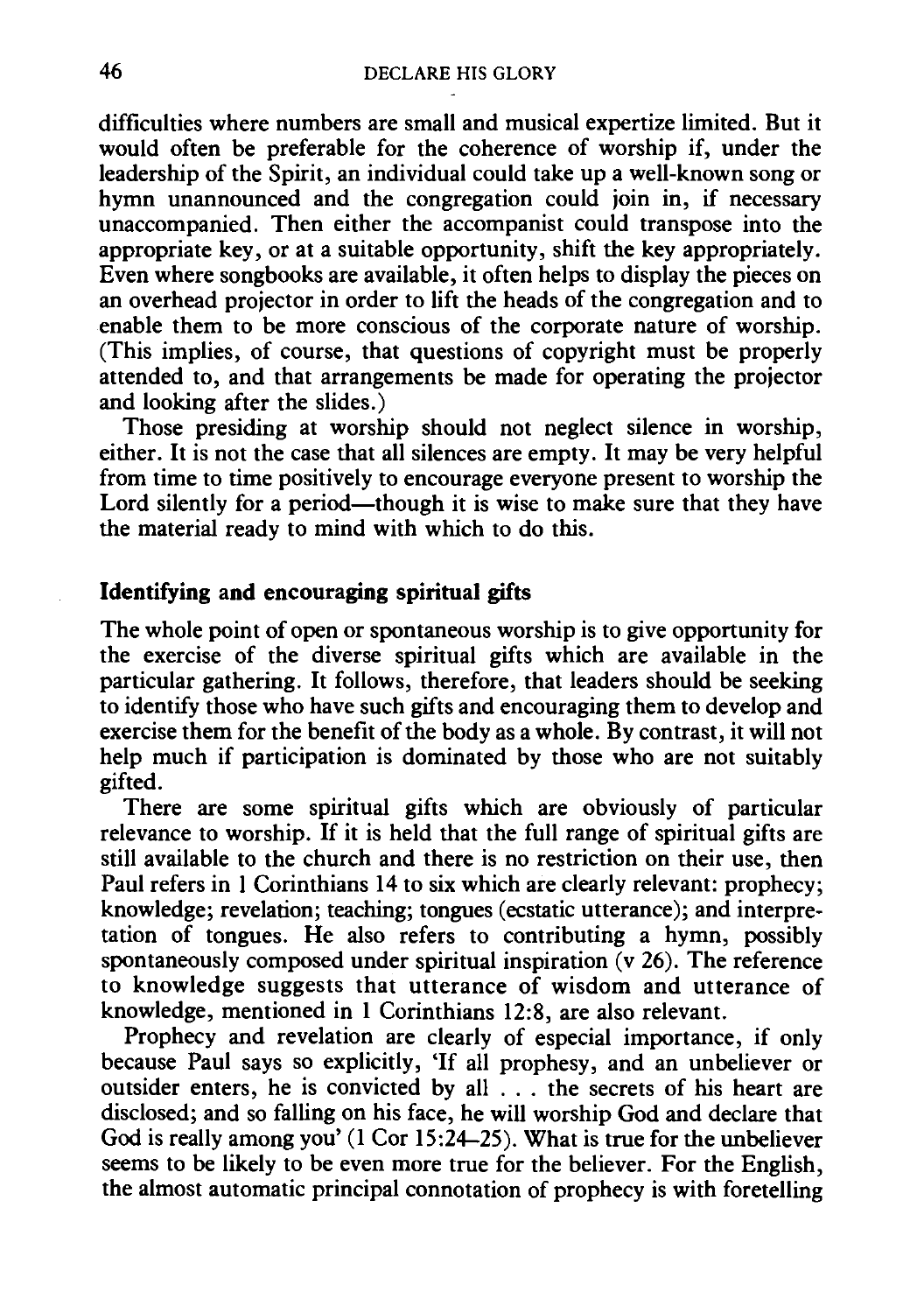future events. Some prophecy in the New Testament undoubtedly had that character, as when Agabus foretold extensive famine  $(A \text{cts } 11:27-28)$ and the imprisonment of Paul (Acts 21:10-11), the latter apparently in confirmation of numerous such prophecies elsewhere ('the Holy Spirit testifies to me in every city that imprisonment and afflictions await me'-Acts 20:23; see also Rev 22:6). But in the New Testament, the main burden of the concept of prophecy lies elsewhere: in giving direct instructions to a congregation  $(Acts 13:1-2)$ , in exhorting and strengthening it (Acts 15:32), and in building it up and consoling it (1 Cor 14:3). In referring to 'some revelation or knowledge or prophecy or teaching' (1 Cor 14:6), Paul may have in mind a spectrum stretching from a reminder of established and general Christian truth on the one hand to a more directly intended word from God to the particular congregation on the other.

Many, of course, baulk at the idea that God still speaks directly today in congregational worship, but it is not clear why the idea should present such difficulty. It may be argued that the whole point of worship is to enter the presence of God and to experience him. If pre-Christian people heard him, *a fortiori* why should not those who live in the Christian era (see, for example, Isa 6 where God speaks directly; Luke 1:8-20 where he speaks through the angel; and 2 Chron 5-7 where he speaks both directly and through Solomon and the people in prophetic mode)? Evangelical Christians have long held that God speaks directly to individual Christians, in conversion and subsequently in order to guide them. It is not clear why he should be prohibited from doing this to the congregation as a whole as it meets together. They have long held, too, that he speaks directly through the exposition of scripture and the preaching of the gospel. But it is not obvious why he should now have confined himself to those methods of communication to a congregation. Such communication should, of course, be consistent with God's authoritative revelation of himself in the scriptures—which is presumably the main reason why the prophets were required to test the utterances of their brethren (1 Cor 14:29, 32; 1 Thess 5:20-21; and 1 John 4:1). But there is an obvious distinction to be drawn between revelation which purports to add to God's general enduring revelation of himself to the church as encapsulated in the scriptures, and revelation which deals with the specifics of the life and ministry of an individual or of a congregation, and which for that reason is limited in time and place.

The conclusion is that, without exercise of the intelligible gifts which Paul enumerates in 1 Corinthians 14, worship is likely to be comparatively impoverished. Their exercise is clearly related to the importance of deepening the spiritual content of worship from the Word, as already mentioned. This is a vital area in which congregational leaders need to encourage the exercise of gift if worship is to be enriched and freed into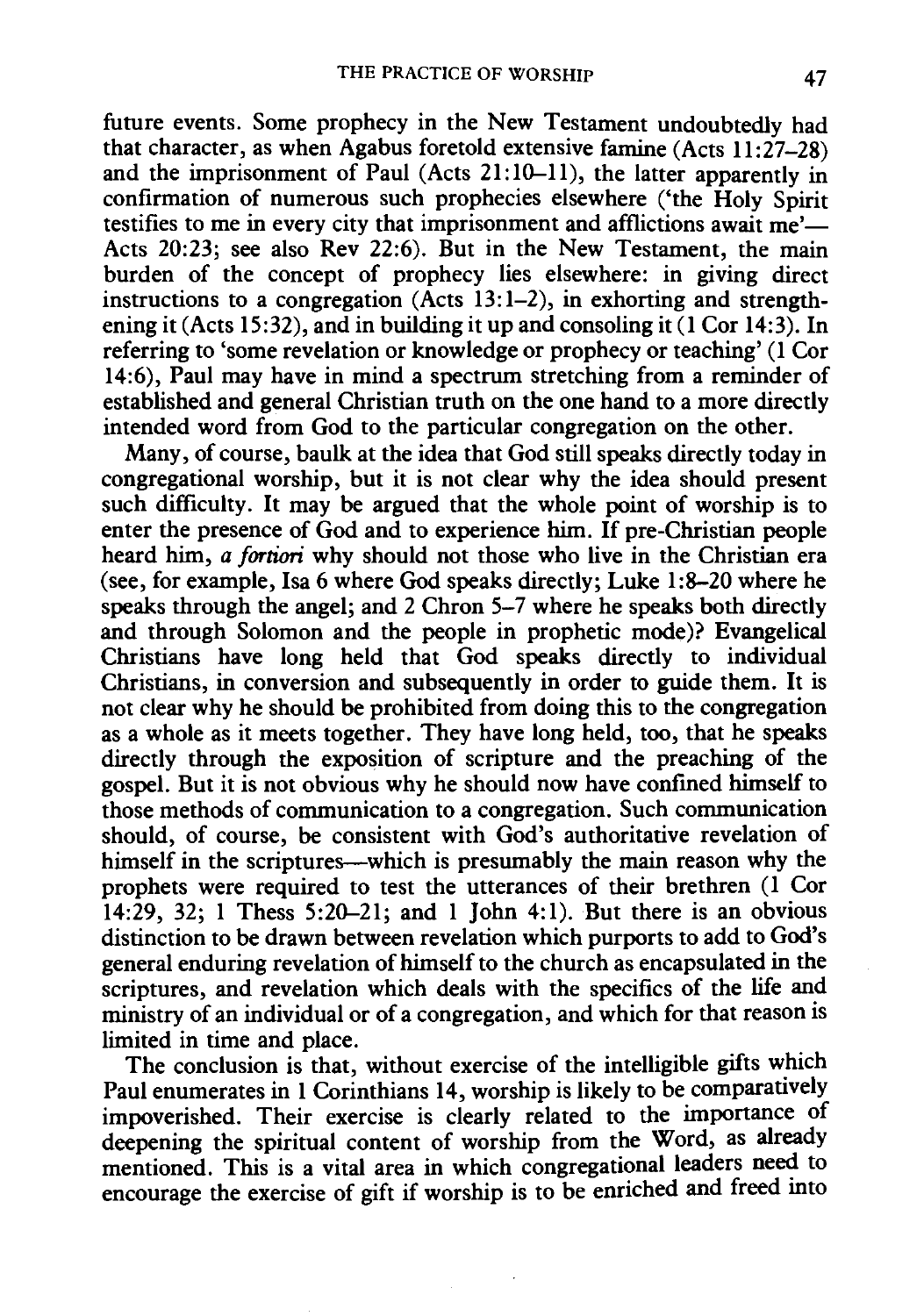effective spontaneity. Regrettably, it is an area in which the elders of Brethren assemblies are, by virtue of inexperience, often poorly equipped to give a positive lead.

## Identifying and encouraging natural gifts

It is not disembodied spirits who come to worship God, but whole human beings. The dominical injunction is, 'you shall love the Lord your God with all your heart, and with all your soul, and with all your mind, and with all your strength' (Mark  $12:30$ —the last term generally refers to physical strength). In the Judaeo-Christian understanding it is difficult to draw meaningful distinctions between body, mind and spirit. Where there is true worship, therefore, it is only to be expected that it will find legitimate expression in the mind, the emotions and even physically. So there is much that can be done to enrich worship by encouraging the use of the natural gifts with which the group is endowed—instrumental, vocal, poetic.

It can be done in a way which also encourages freedom and spontaneity in worship. There is no law, for example, which says that the instrumental accompaniment of Christian worship should be limited to one instrument, any more than there was once a law in Brethren assemblies which limited it to none. There are many congregations elsewhere in the world where all instrumentalists are encouraged to bring their instrumental gift to worship as naturally as traditionally the gift of teaching has been brought to worship in Brethren churches. Provided that the overall result is orderly and edifying there is no need to be too concerned about musical balance. Congregational singing will in any case to a large extent mask that and many churches are discovering that accompaniment by a small musical group is more helpful in worship than that of a single rather inflexible instrument. Some instruments do seem more flexible than others in accompaniment of spontaneous worship. And instrumentalists who can accurately recall and pitch tunes by ear are particularly valuable in assisting congregations to worship without unnecessary interruption. They should be strongly encouraged to help in freeing worship.

Vocalists also need to be encouraged to use their skills both collectively in giving a strong lead to congregational singing and in making spontaneous individual contributions in song. Here, congregations and especially worship leaders need to be alert to whether or not the vocalist should be left to contribute individually, and to when the congregation should be encouraged to join in. The possibility of instrumental solos should not be neglected either, for example, during periods of silent worship or when the elements are passing from one to another.

One aspect of gift which generally tends to be neglected is that of the lyric writer and poet. Where the Holy Spirit is really at work in a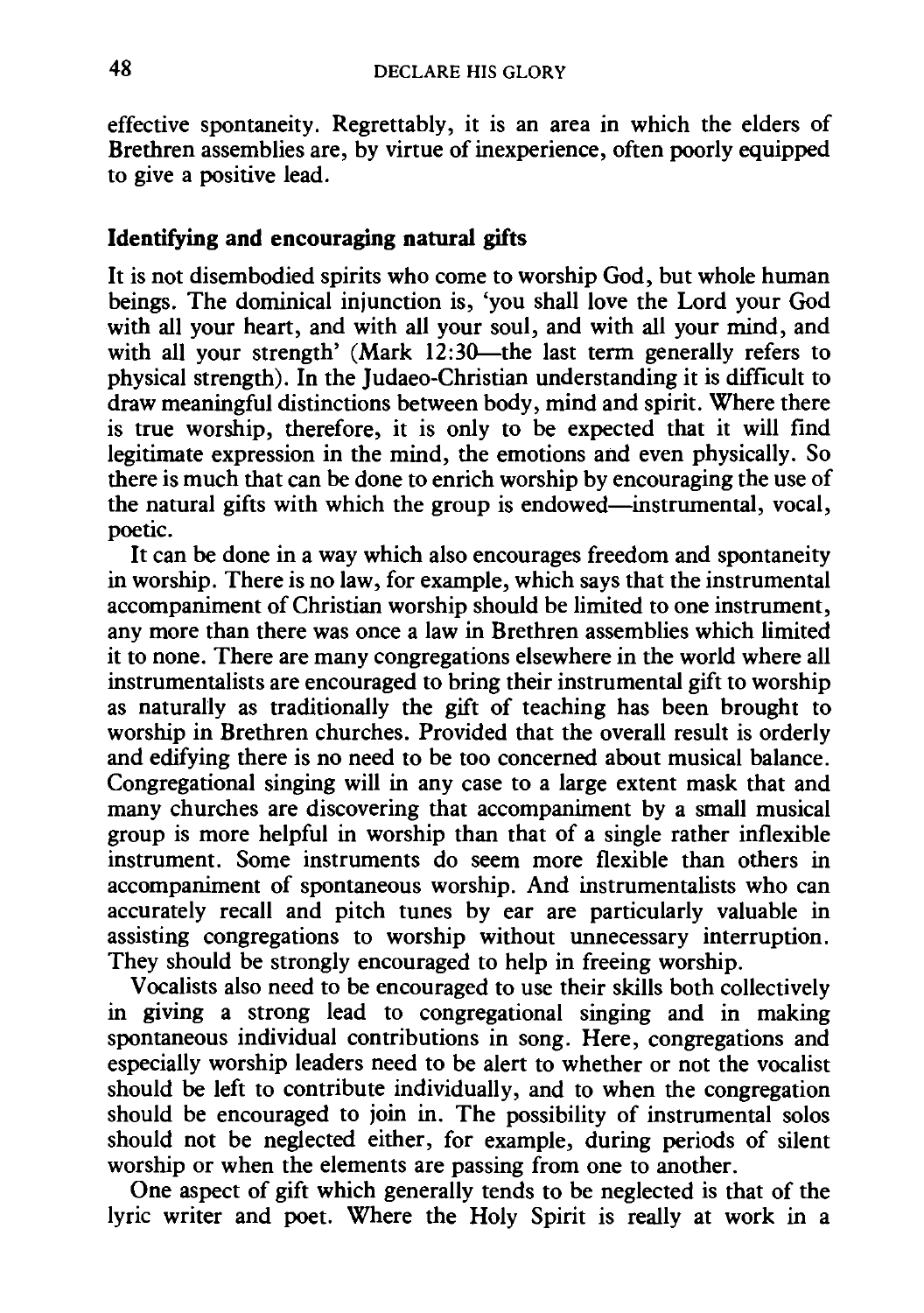congregation, it is to be expected that people will not confme themselves exclusively to the vehicles of worship which have been provided by former generations or from people outside the congregation. Where there is genuine spiritual experience combined with lyrical gift, it should be natural for the individuals concerned to give expression to their praises in original work. The rest of the congregation should in turn be pleased to take up such work themselves as expressions which stem from their common experience. That it seems so rare may be because of want of deep contemporary spiritual experience. But it may also be because the individuals concerned have not been trained to see it as a possible way of expressing their praises and rendering useful service to the Body of Christ. Congregational leaders may also have failed themselves to see the possibilities in this area and to encourage the exercise of the relevant gifts. In either case, it would follow that the congregation is the poorer because gift is not being exercised 'for the common good' (1 Cor  $12:\overline{7}$ ). For myself, I do not see why in additional to instrumental, vocal and lyrical gifts, the rhythmic gifts of dance should also not be deployed in congregational worship from time to time, though I grant that care should be taken, out of concern for the conscience of the weaker brother and sister.

In the use of this type of gift, I believe, too, that there should be room for the air or lyric which is spontaneously composed at the time of worship under the guidance of the Holy Spirit. If any of this should seem strange or shocking, I would say only that they seem to me to be possibilities which are implicit in the principles of spontaneous worship as pioneered by the early Brethren (among other groups). It is surely not to be supposed that the *full* possibilities were revealed to them. They were children of their times, and past and familiar practice was bound to limit their understanding, as it will ours. Often in spiritual practice, it will be for us, under the guidance of the Spirit, to take up the trail from the point reached by others.

In encouraging the exercise of these gifts, congregational leaders should be careful to enjoin on the people concerned a number of important principles. First, they need to understand the need to refine and develop their particular gifts for the benefit of the congregation, just as the teacher needs to prepare himself spiritually and technically (1 Tim 4:14-15); in the case of a musical ensemble this implies collective preparation as well as individual preparation. Second, as already noted, it is not simply a matter of technical proficiency. Spiritual preparation is important, and adequate time needs to be given to worship as well as practice. Third, and most important, instrumentalists, vocalists and lyricists *must* understand clearly that their task in worship is *not* to *perform* to the congregation. It is, rather, both to lead and help the assembled company as a whole to worship before the throne of God. It follows, therefore, that the hearts and minds of musicians and singers should be directed towards the Lord, rather than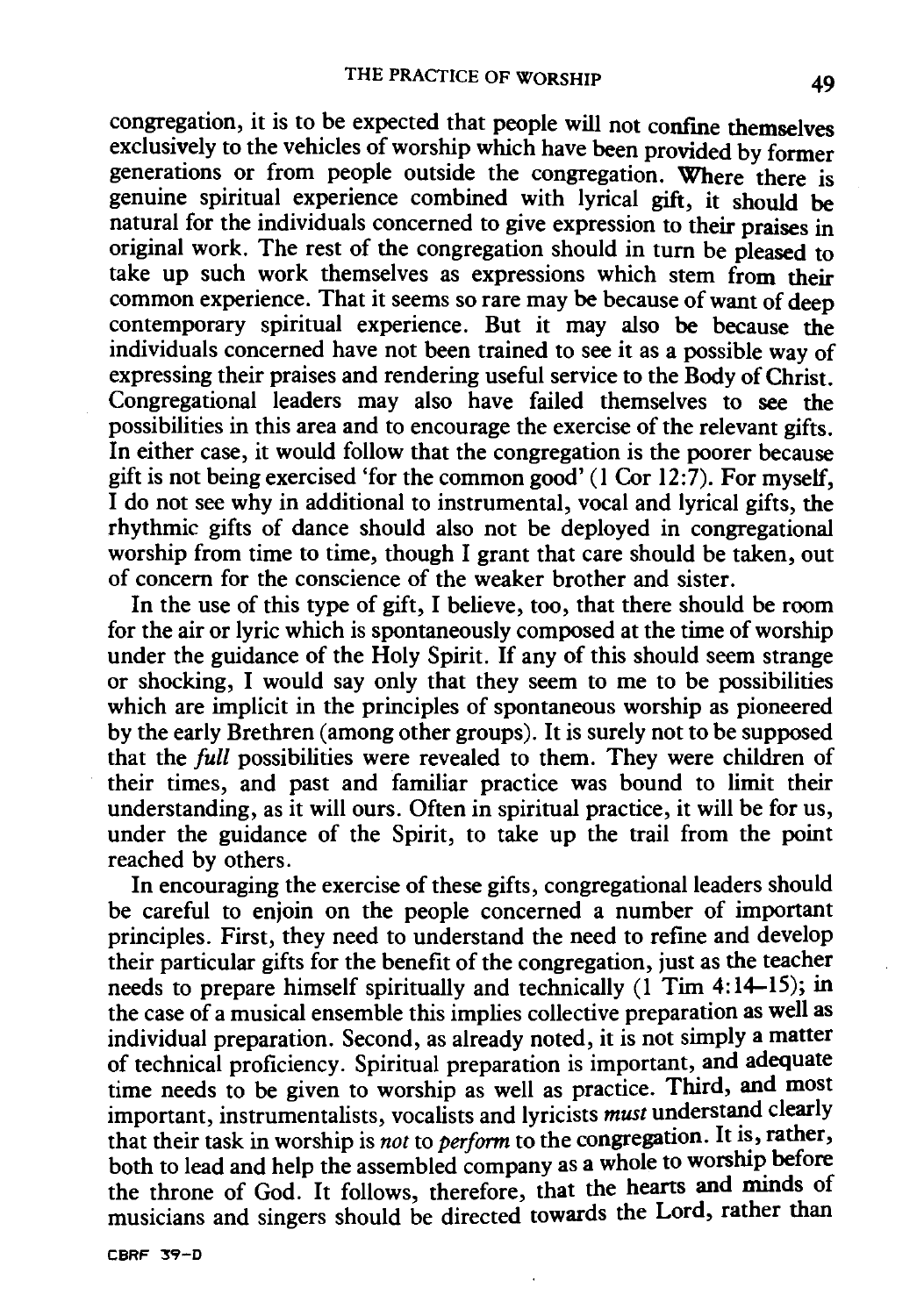towards the congregation ('it was the duty of the trumpeters and singers to make themselves heard in unison in praise and thanksgiving to the LORD'-2 Chron 5:13). This is often a hard lesson for musicians to learn who have been brought up in the post-Enlightenment tradition of musical performance. Fourth, there is the point of the subtle relation between musicians and the rest of the congregation. The task is not to accompany or to follow; it is to lead and help. There are many congregations whose worship is impaired, either because musicians will not shoulder properly the responsibility of leading song, or because they dominate the proceedings to such an extent that it becomes a struggle between them and the rest of the congregation. Where, however, the ministry is properly exercised there are great benefits in prospect: in Solomon's temple, it was the presence of the glory of God (2 Chron 5:13-14).

## **Blending spiritual gifts in leading worship**

'When you come together, each one has a hymn, a lesson, a revelation, a tongue, or an interpretation. Let all things be done for edification.' The purpose of the exercise of spiritual gifts is to build up  $(1 \text{ Cor } 14:3, 26)$ , for the common good as just noted, and finally to express unity (1 Cor 12: 12; see also Eph 4:3-6, 16). It follows therefore that, the multiple exercise of gift notwithstanding, worship should amount to a satisfying unity, expressing the unity of the Spirit with the Father and the Son (John 17 :20-26). Free or spontaneous worship should not be a series of disparate contributions; if it is, it calls into question the reality of what is claimed to be taking place. A special burden rests with those who lead worship, with those who lead singing, with musicians and singers, and everyone else who takes part prominently, to give expression to that unity. To achieve that, they need to be especially conscious of the leading of the Holy Spirit not only within themselves, but in each other and in the gathering as a whole. It calls for teamwork in which under God they seek to blend their various gifts for the benefit of the whole. They must be prepared to respond to each other's leadership. The president or the principal leader must be ready to give place to another who believes that he or she has from the Lord something which is critically necessary to the gathering at that particular point. Especially, worship leaders and musicians need to seek to blend their contributions to give a clear and flowing lead to the gathering as a whole.

#### **CONCLUSION**

'0 the depth of the riches and wisdom and knowledge of God! How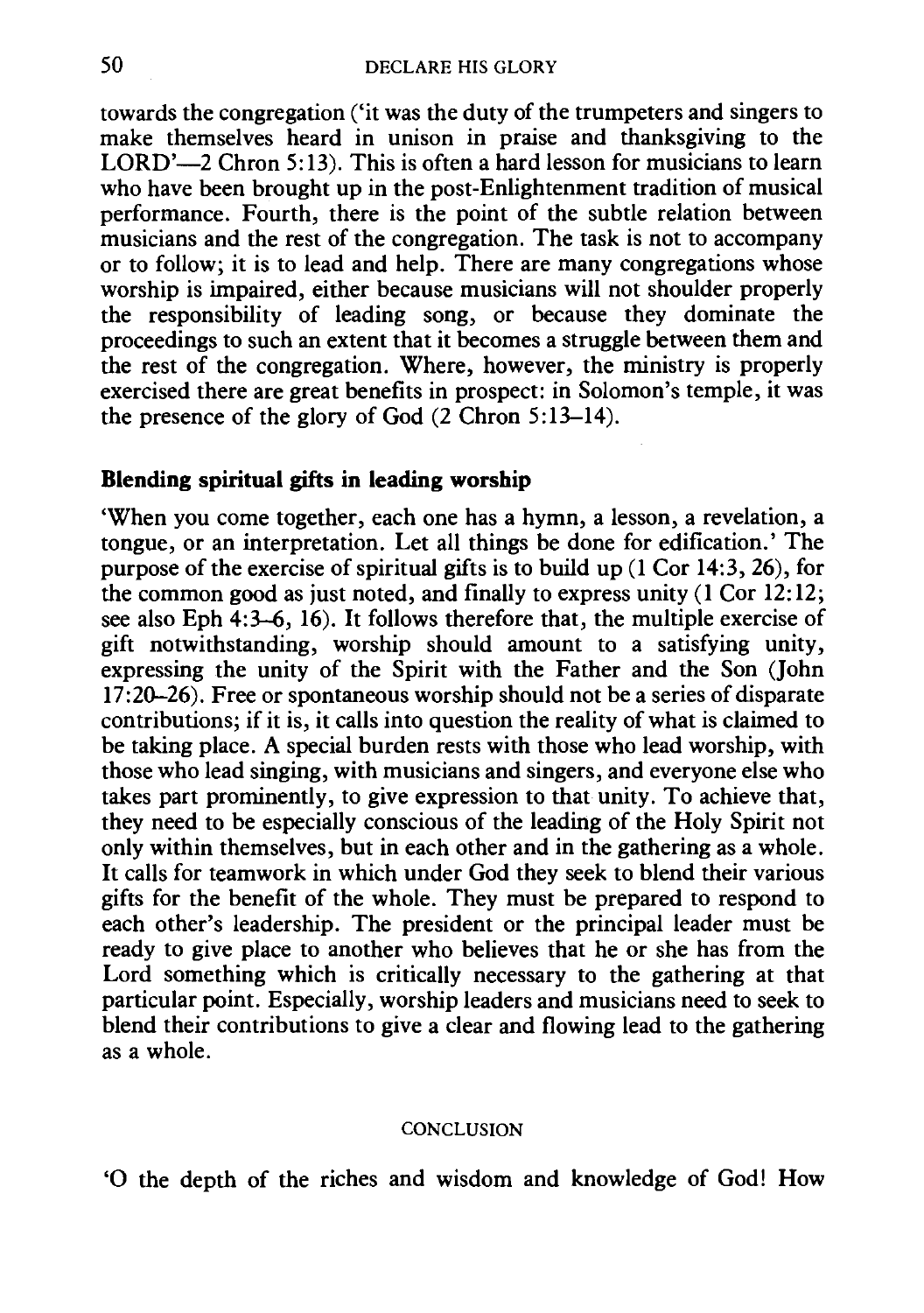unsearchable are his judgements and how inscrutable his ways. "For who has known the mind of the Lord, or who has been his counsellor?" "Or who has given a gift to him that he might be repaid?" For from him and through him and to him are all things. To him be glory for ever. Amen.' (Rom 11 :33-36). If the object of worship is to experience the presence of this God, we cannot expect that it will be possible to tie him down with formularies on the one hand, or with particular methods, techniques and practices on the other. He will reveal himself as he chooses. Fearfully, it is always possible to manufacture in the energy of the flesh something that will pass, even among Christians, for true Christian worship. Moreover, it may not be wise simply to try to copy what other Christians do. For them, they may be worshipping in spirit and in truth. For us the same arrangements and practices may simply be a counterfeit. Quite apart from principle, this may simply be a matter of practicality. For example, what is appropriate in a gathering of 200 or 1,000 worshipping Christians may not be at all relevant or practicable in a gathering of 20. Within the general framework of scriptural teaching on worship it is for the individual gathering to seek to use the gifts among it so as to give authentic expression to the worship of God.

If scripture is viewed as a whole, it becomes clear that corporate worship and individual prayer can take many different outward forms, varying with place, time and culture. It is the object of worship which is of abiding importance: to experience the Lord in reality and to respond to him in adoration and commitment with all that that implies. Happily, we have numerous models in scripture which indicate for us something of the character of true worship, for example, in the Psalms, in passages in the prophets like Isaiah 12 and Ezekiel 1, and in the book of Revelation. The task of the congregation is to seek that authentic experience of the Lord. We must wait upon the Lord for this experience of himself. But it is my conviction that we do not need to lie idly on the hillside like the poet waiting for the muse. In Christian thinking, seeking is a more active mode than that. As I have suggested, there is much that congregational leaders can and should do to help the Christian community in the quest.

#### Footnotes

- 1 See Ralph Martin, *Worship in the Early Church,* (Marshall, Morgan & Scott 1974) 28-65.
- 2 Incidentally, it might be pointed out that there is no reason in our day why midweek house groups for worship, prayer, Bible study and fellowship should be construed as inevitably divisive or outside the authority of the congregation. That anxiety derives, I suspect, from a distinction between corporate and private activity which has more to do with Victorian notions of the Englishman's